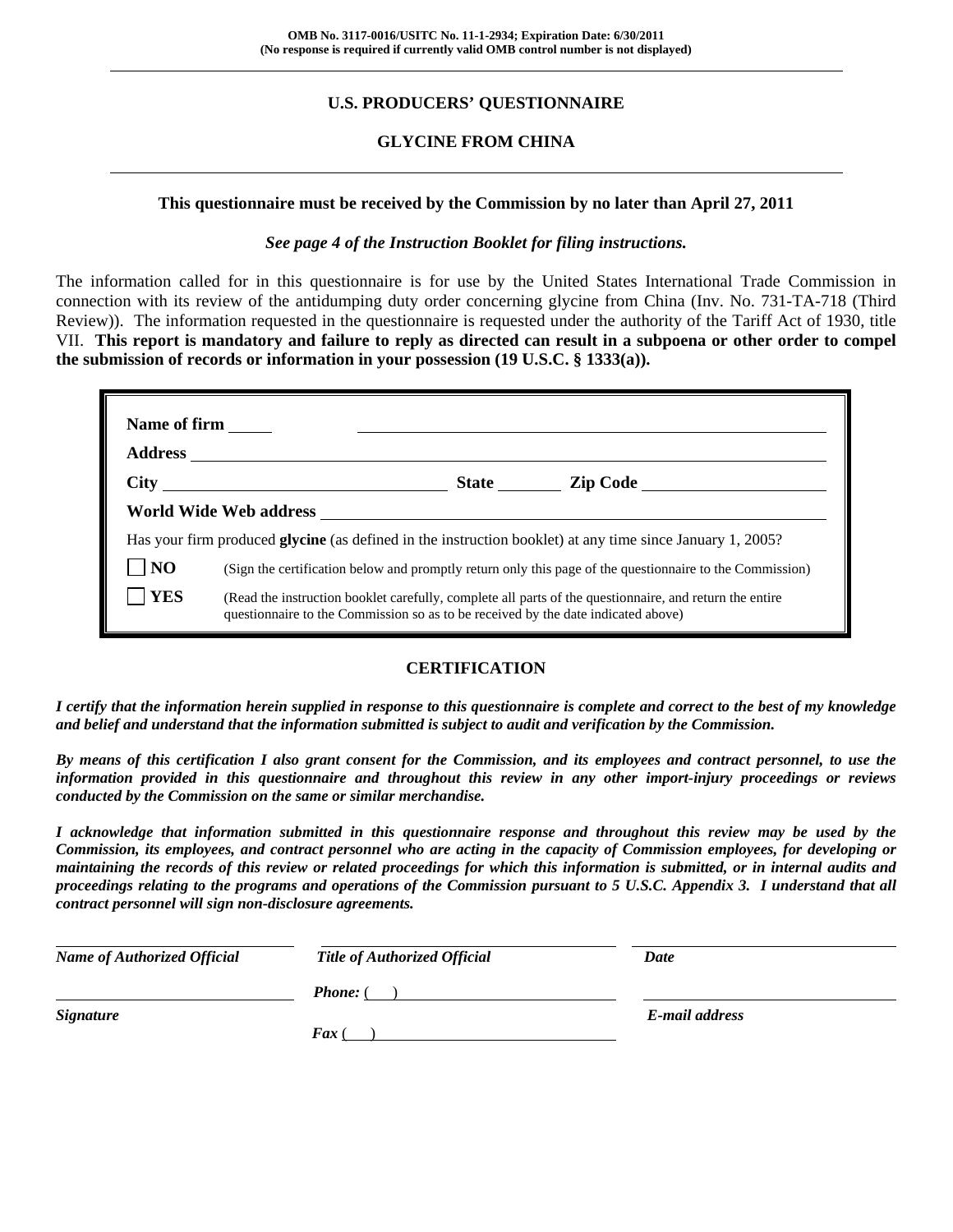l

## **PART I.—GENERAL INFORMATION**

The questions in this questionnaire have been reviewed with market participants to ensure that issues of concern are adequately addressed and that data requests are sufficient, meaningful, and as limited as possible. Public reporting burden for this questionnaire is estimated to average 50 hours per response, including the time for reviewing instructions, searching existing data sources, gathering the data needed, and completing and reviewing the questionnaire. Send comments regarding the accuracy of this burden estimate or any other aspect of this collection of information, including suggestions for reducing the burden, to the Office of Investigations, U.S. International Trade Commission, 500 E Street, SW, Washington, DC 20436.

I-1a. **OMB statistics.--**Please report below the actual number of hours required and the cost to your firm of preparing the reply to this questionnaire and completing the form.

hours dollars

- I-1b. **OMB feedback.--**We are interested in any comments you may have for improving this questionnaire in general or the clarity of specific questions. Please attach such comments to your response or send them to the above address.
- I-2. **Establishments covered.--**Provide the name and address of establishment(s) covered by this questionnaire (see page 3 of the instruction booklet for reporting guidelines). If your firm is publicly traded, please specify the stock exchange and trading symbol.
- I-3. **Position regarding continuation of order.--**Do you support or oppose continuation of the antidumping duty order currently in place for glycine from China?

| <b>China</b> |  | $\Box$ Support $\Box$ Oppose $\Box$ Take no position |
|--------------|--|------------------------------------------------------|
|              |  |                                                      |
|              |  |                                                      |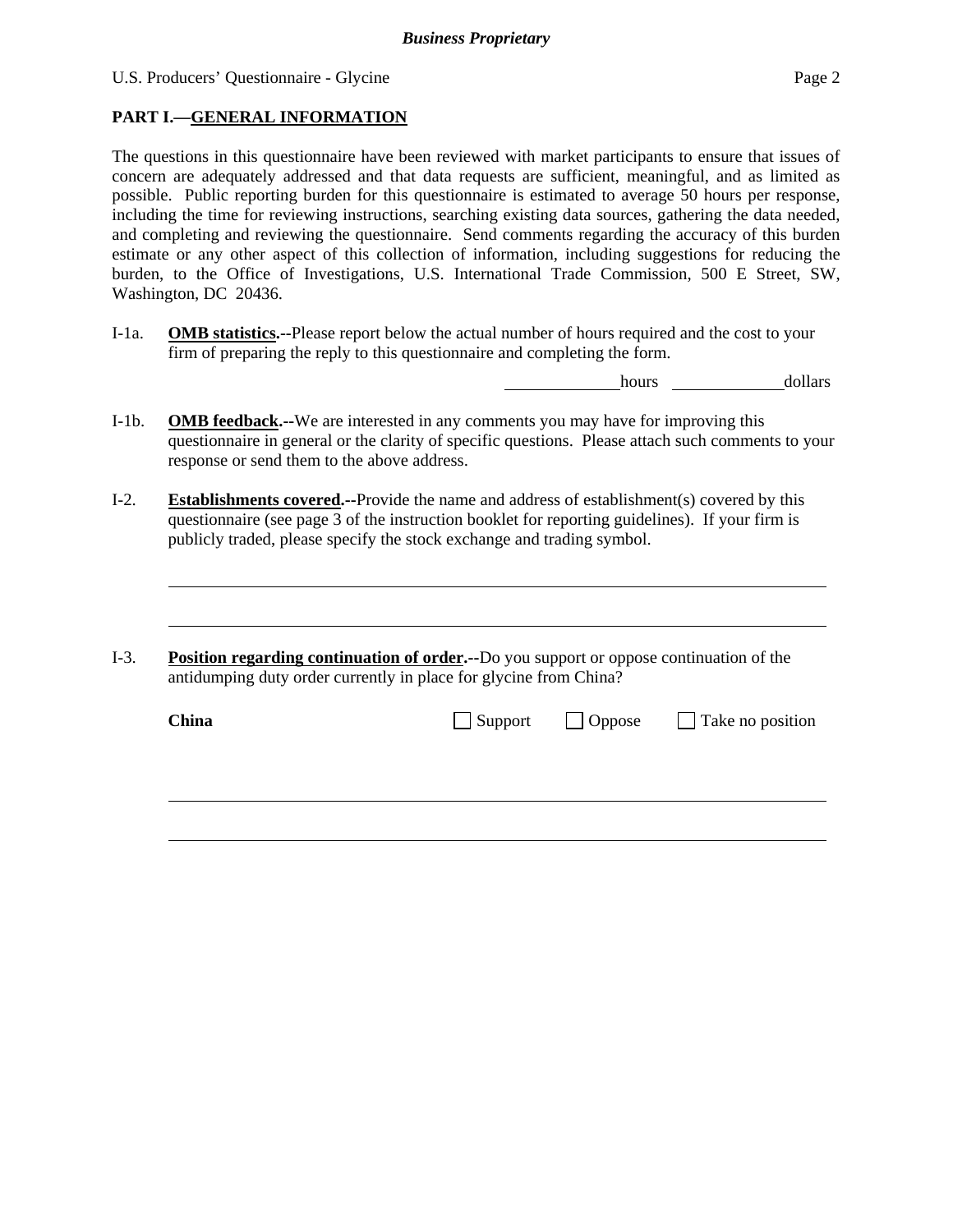|        | U.S. Producers' Questionnaire - Glycine                                         |                                                                                                                                                                                                      | Page 3                     |  |  |  |  |  |
|--------|---------------------------------------------------------------------------------|------------------------------------------------------------------------------------------------------------------------------------------------------------------------------------------------------|----------------------------|--|--|--|--|--|
|        | <b>PART I.--GENERAL INFORMATION--Continued</b>                                  |                                                                                                                                                                                                      |                            |  |  |  |  |  |
| $I-4.$ | <b>Ownership.</b> --Is your firm owned, in whole or in part, by any other firm? |                                                                                                                                                                                                      |                            |  |  |  |  |  |
|        | Yes--List the following information.<br>$\overline{\rm N}$                      |                                                                                                                                                                                                      |                            |  |  |  |  |  |
|        | Firm name                                                                       | Address                                                                                                                                                                                              | <b>Extent of ownership</b> |  |  |  |  |  |
|        |                                                                                 |                                                                                                                                                                                                      |                            |  |  |  |  |  |
|        |                                                                                 |                                                                                                                                                                                                      |                            |  |  |  |  |  |
|        |                                                                                 |                                                                                                                                                                                                      |                            |  |  |  |  |  |
| $I-5.$ |                                                                                 | <b>Related SUBJECT importers/exporters.--Does your firm have any related firms, either</b><br>domestic or foreign, that are engaged in <b>importing glycine from China</b> into the United States or |                            |  |  |  |  |  |
|        |                                                                                 | that are engaged in exporting glycine from China to the United States?                                                                                                                               |                            |  |  |  |  |  |
|        | N <sub>o</sub>                                                                  | Yes--List the following information.                                                                                                                                                                 |                            |  |  |  |  |  |
|        | Firm name                                                                       | Address                                                                                                                                                                                              | <b>Affiliation</b>         |  |  |  |  |  |
|        |                                                                                 |                                                                                                                                                                                                      |                            |  |  |  |  |  |
|        |                                                                                 |                                                                                                                                                                                                      |                            |  |  |  |  |  |
|        |                                                                                 |                                                                                                                                                                                                      |                            |  |  |  |  |  |
| $I-6.$ |                                                                                 | <b>Related NONSUBJECT importers/exporters.</b> --Does your firm have any related firms, either                                                                                                       |                            |  |  |  |  |  |
|        | the United States?                                                              | domestic or foreign, that are engaged in importing glycine from countries other than China<br>into the United States or that are engaged in exporting glycine from countries other than China to     |                            |  |  |  |  |  |
|        | No                                                                              | Yes--List the following information.                                                                                                                                                                 |                            |  |  |  |  |  |
|        | Firm name and country                                                           | Address                                                                                                                                                                                              | Affiliation                |  |  |  |  |  |

<u> 1989 - Johann Barnett, fransk politiker (d. 1989)</u> J.  $\overline{\phantom{a}}$ 

 $\sim$ 

<u> 1989 - Johann Barbara, martin a</u>

l

 $\sim$ 

l

l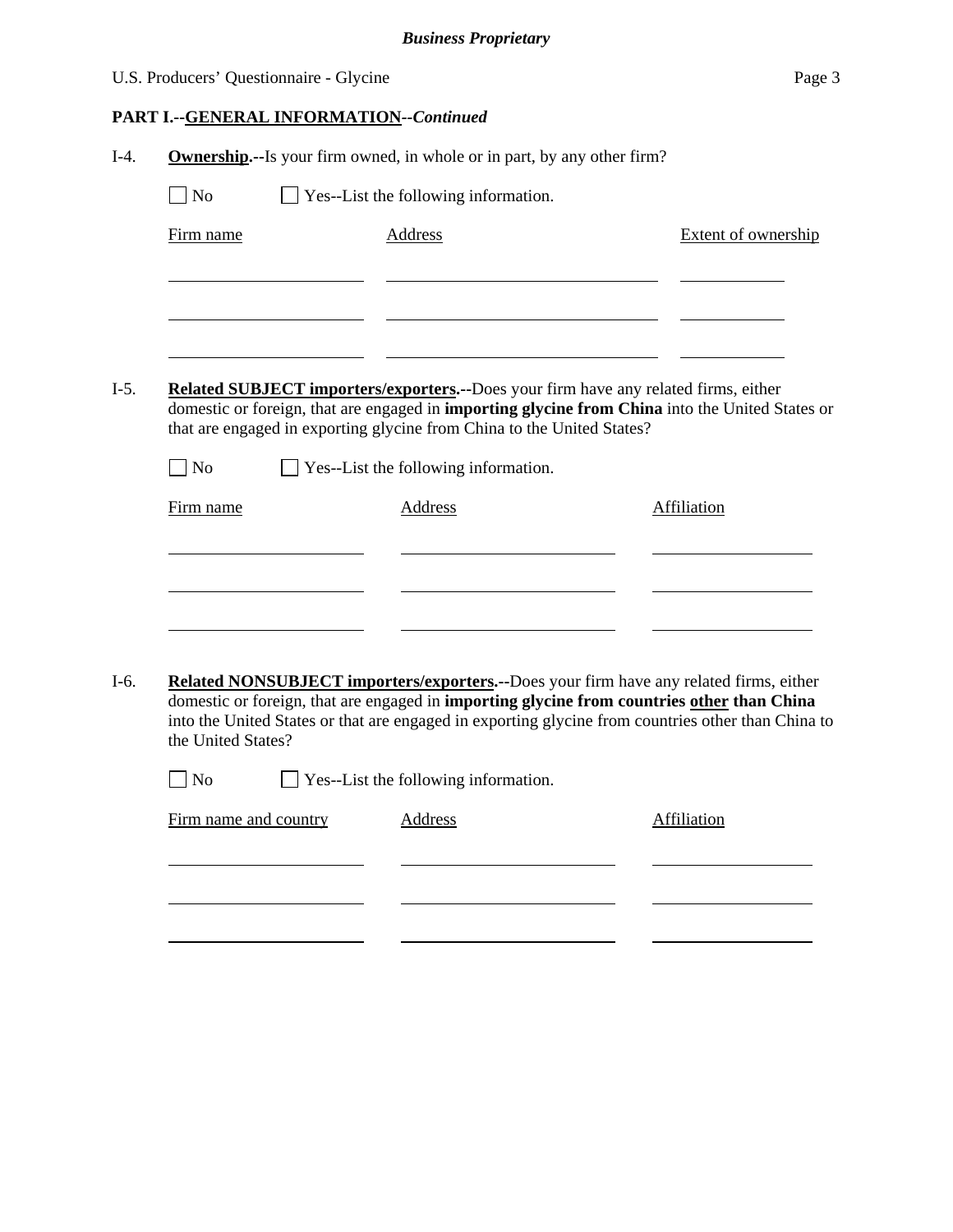## U.S. Producers' Questionnaire - Glycine Page 4

## **PART I.--GENERAL INFORMATION***--Continued*

I-7. **Related producers.--**Does your firm have any related firms, either domestic or foreign, that are engaged in the production of glycine?

| Firm name      | <b>Address</b>                                                                                                                                                                                                                                                                    | <b>Affiliation</b> |
|----------------|-----------------------------------------------------------------------------------------------------------------------------------------------------------------------------------------------------------------------------------------------------------------------------------|--------------------|
|                |                                                                                                                                                                                                                                                                                   |                    |
|                |                                                                                                                                                                                                                                                                                   |                    |
|                |                                                                                                                                                                                                                                                                                   |                    |
|                |                                                                                                                                                                                                                                                                                   |                    |
|                |                                                                                                                                                                                                                                                                                   |                    |
|                |                                                                                                                                                                                                                                                                                   |                    |
|                | Business plan.--In Parts II and IV of this questionnaire we request a copy of your company's<br>business plan. Does your company or any related firm have a business plan or any internal<br>documents that describe, discuss, or analyze expected market conditions for glycine? |                    |
| N <sub>0</sub> | $\Box$ Yes--Please provide the requested documents. If you are not providing the<br>requested documents, please explain why not.                                                                                                                                                  |                    |
|                |                                                                                                                                                                                                                                                                                   |                    |
|                |                                                                                                                                                                                                                                                                                   |                    |
|                |                                                                                                                                                                                                                                                                                   |                    |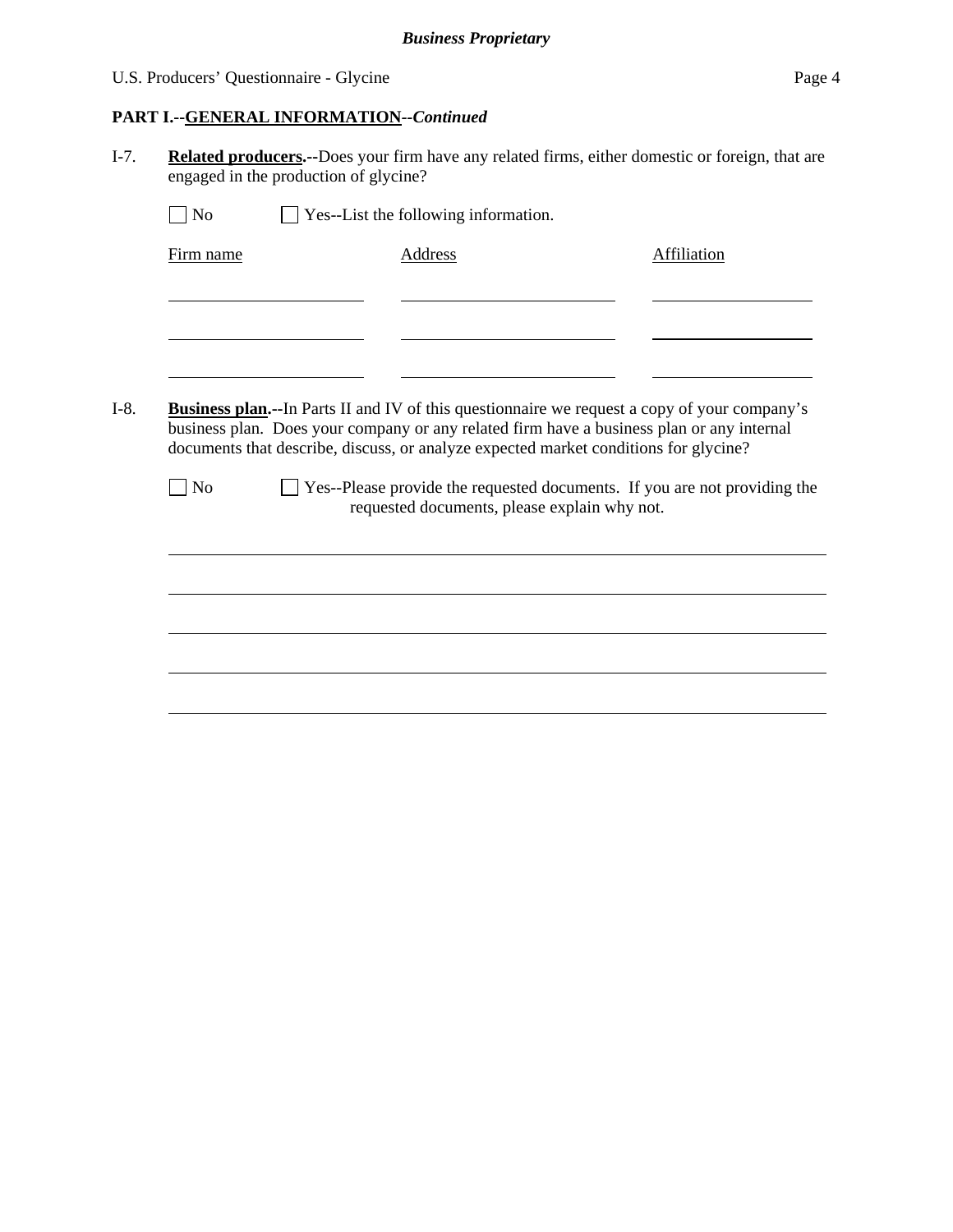U.S. Producers' Questionnaire - Glycine Page 5

#### **PART II.—TRADE AND RELATED INFORMATION**

Further information on this part of the questionnaire can be obtained from **Stefania Pozzi Porter (202- 205-3177, Stefania.PozziPorter@usitc.gov)**. **Supply all data requested on a calendar-year basis**.

II-1. Please identify the individual to be contacted regarding the confidential information requested in part II.

Name and title:

Please indicate the manner by which Commission staff may contact the individual responsible for part II with questions regarding the submitted confidential information.

| $\cdot$ $\cdot$          | $\mathbf{r}$ |
|--------------------------|--------------|
| $\overline{\phantom{0}}$ | Telephone:   |
| ±-mail:                  |              |
| Fax:                     |              |

II-2. **Changes in operations.--**Please indicate whether your firm has experienced any of the following changes in relation to the production of glycine since January 1, 2005.

| (check as many as appropriate)                    | (please describe)                                                                                                                                                                                                             |
|---------------------------------------------------|-------------------------------------------------------------------------------------------------------------------------------------------------------------------------------------------------------------------------------|
|                                                   |                                                                                                                                                                                                                               |
|                                                   |                                                                                                                                                                                                                               |
|                                                   |                                                                                                                                                                                                                               |
|                                                   |                                                                                                                                                                                                                               |
|                                                   |                                                                                                                                                                                                                               |
|                                                   |                                                                                                                                                                                                                               |
|                                                   |                                                                                                                                                                                                                               |
|                                                   |                                                                                                                                                                                                                               |
|                                                   | the control of the control of the control of the control of the control of the control of the control of the control of the control of the control of the control of the control of the control of the control of the control |
|                                                   |                                                                                                                                                                                                                               |
|                                                   |                                                                                                                                                                                                                               |
|                                                   |                                                                                                                                                                                                                               |
|                                                   |                                                                                                                                                                                                                               |
|                                                   |                                                                                                                                                                                                                               |
|                                                   |                                                                                                                                                                                                                               |
| prolonged shutdowns or<br>production curtailments |                                                                                                                                                                                                                               |
|                                                   |                                                                                                                                                                                                                               |
| revised labor agreements                          |                                                                                                                                                                                                                               |
|                                                   |                                                                                                                                                                                                                               |
|                                                   |                                                                                                                                                                                                                               |
| other (e.g., technology)                          |                                                                                                                                                                                                                               |
|                                                   |                                                                                                                                                                                                                               |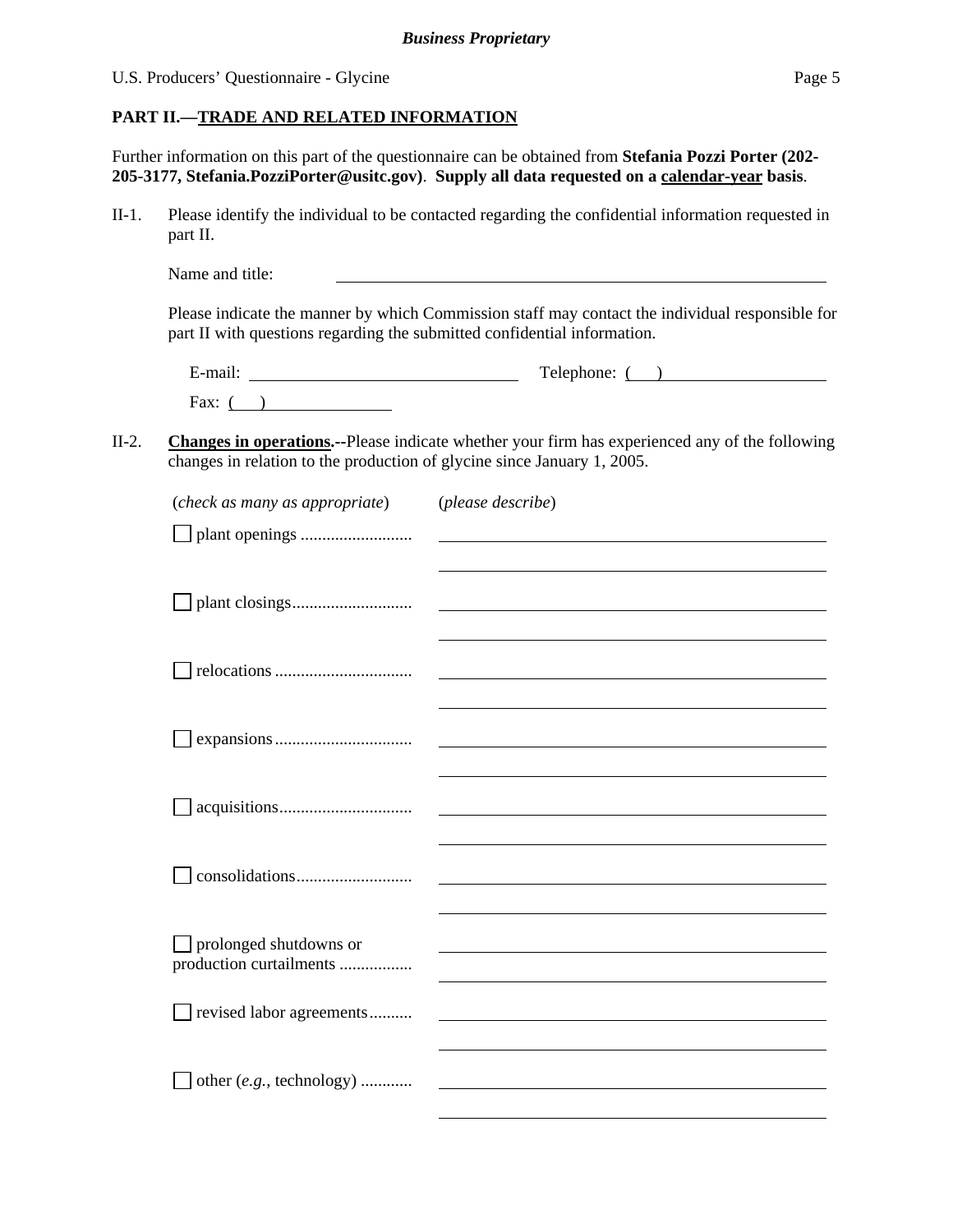# U.S. Producers' Questionnaire - Glycine Page 6

# **PART II.—TRADE AND RELATED INFORMATION--***Continued*

|         | Anticipated changes in operations.--Does your firm anticipate any changes in the character of<br>your operations or organization (as noted above) relating to the production of glycine in the<br>future? |                                                                                                                                                                                                                                                                                                                                                                       |  |  |
|---------|-----------------------------------------------------------------------------------------------------------------------------------------------------------------------------------------------------------|-----------------------------------------------------------------------------------------------------------------------------------------------------------------------------------------------------------------------------------------------------------------------------------------------------------------------------------------------------------------------|--|--|
|         | $ $ No                                                                                                                                                                                                    | Yes--Supply details as to the time, nature, and significance of such changes<br>and provide underlying assumptions, along with relevant portions of<br>business plans or other supporting documentation that address this<br>issue. Include in your response a specific projection of your firm's<br>capacity to produce glycine (in 1,000 pounds) for 2011 and 2012. |  |  |
| $II-4.$ | China were to be revoked?                                                                                                                                                                                 | Anticipated changes in operations in the event the order is revoked.--Would your firm<br>anticipate any changes in the character of your operations or organization (as noted above)<br>relating to the production of glycine in the future if the antidumping duty order on glycine from                                                                             |  |  |
|         | $\log$                                                                                                                                                                                                    | Yes--Supply details as to the time, nature, and significance of such changes,                                                                                                                                                                                                                                                                                         |  |  |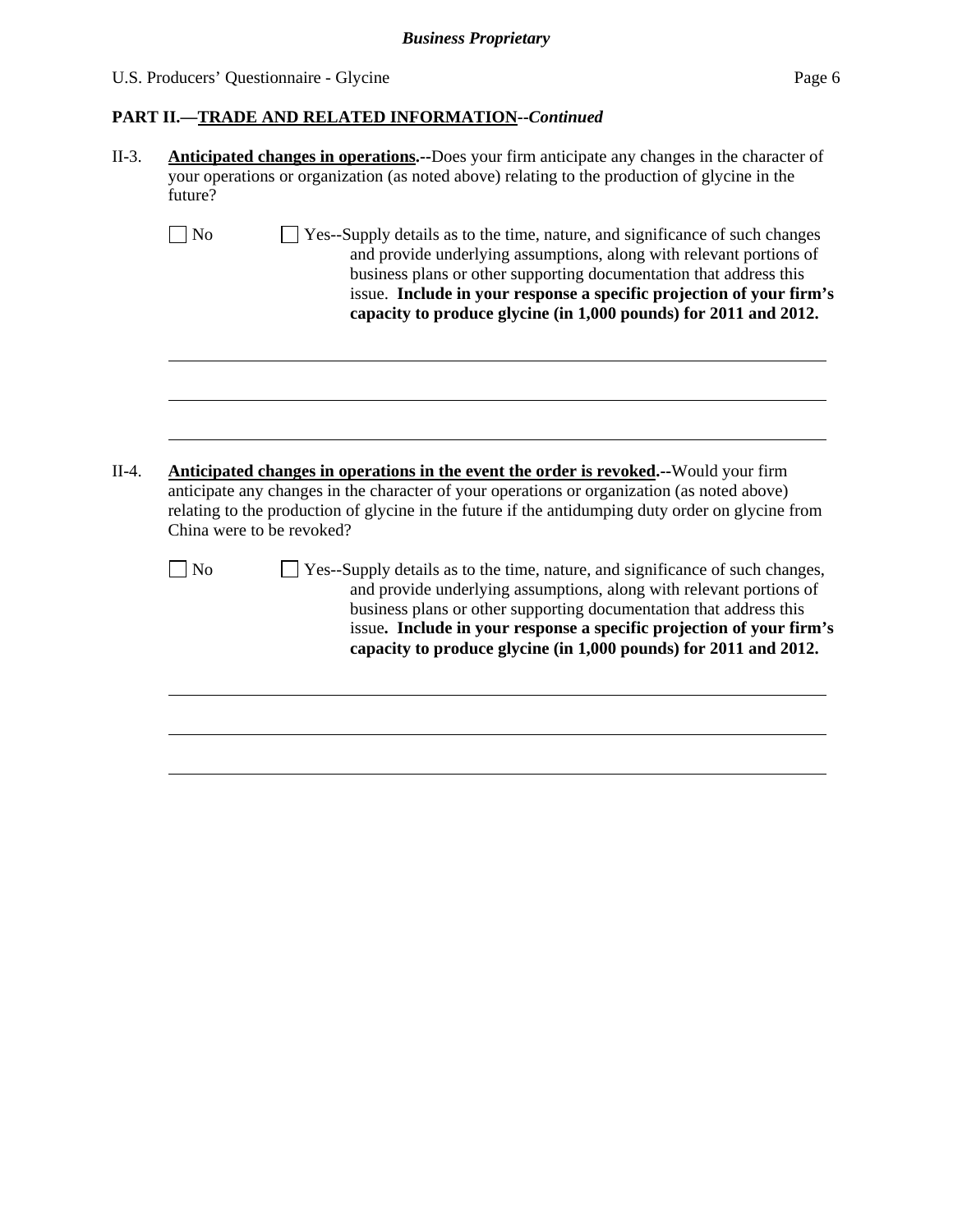#### U.S. Producers' Questionnaire - Glycine Page 7

### **PART II.—TRADE AND RELATED INFORMATION--***Continued*

- II-5. **Same equipment, machinery, and workers.--**Has your firm since 2005 produced, or does your firm anticipate producing in the future, other products on the same equipment and machinery used in the production of glycine and/or using the same production and related workers employed to produce glycine?
	-

l

l

No Ses--List the following information and report your firm's combined production capacity and production of these products and glycine in the periods indicated**.**

| <b>Product</b> | <b>Period</b> | <b>Basis for allocation of capacity and</b><br>employment data (indicate if different) |
|----------------|---------------|----------------------------------------------------------------------------------------|
|                |               |                                                                                        |
|                |               |                                                                                        |
|                |               |                                                                                        |

| (Quantity in 1,000 pounds)         |      |      |      |      |      |      |  |
|------------------------------------|------|------|------|------|------|------|--|
| <b>Item</b>                        | 2005 | 2006 | 2007 | 2008 | 2009 | 2010 |  |
| <b>Overall Production Capacity</b> |      |      |      |      |      |      |  |
| <b>Production of:</b><br>Glycine   |      |      |      |      |      |      |  |
| Other product 1                    |      |      |      |      |      |      |  |
| Other product 2                    |      |      |      |      |      |      |  |

- II-6. **Constraints on production.--**Please describe the constraint(s) that set the limit(s) on your production capacity.
- II-7. **Production shifting.--**Is your firm able to switch production between glycine and other products in response to a relative change in the price of glycine vis-a-vis the price of other products, using the same equipment and/or labor?

| N <sub>o</sub> | $\Box$ Yes--Please identify the other products, the approximate time and cost |
|----------------|-------------------------------------------------------------------------------|
|                | involved in switching, and the minimum relative price change required         |
|                | for your firm to switch production to or from glycine.                        |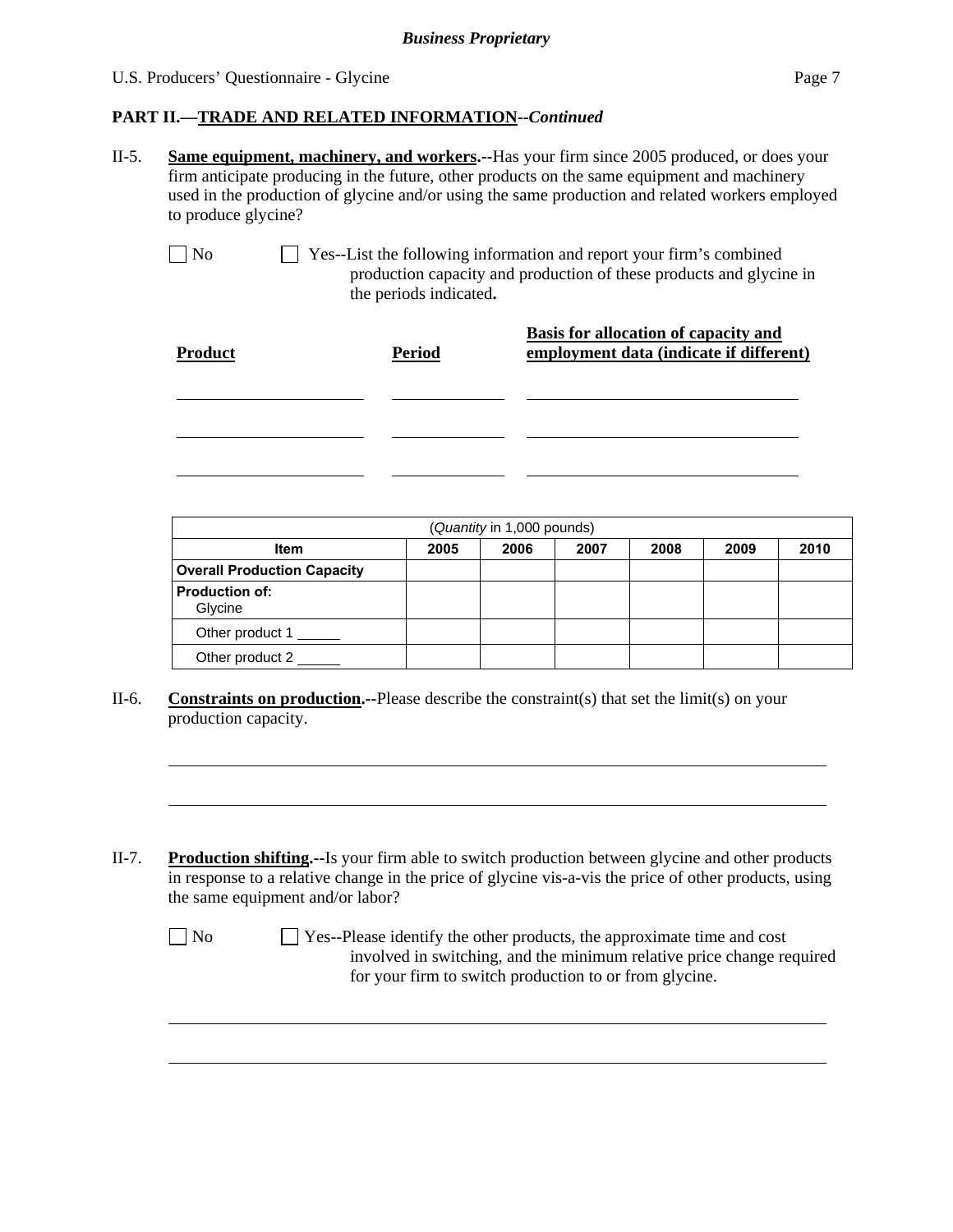## **PART II.—TRADE AND RELATED INFORMATION--***Continued*

II-8. **Trade data.--**Report your firm's production capacity, production, shipments, inventories, and employment related to the production of glycine in your U.S. establishment(s) during the specified periods. (See definitions in the instruction booklet.)

| Quantity (in 1,000 pounds) and value (in \$1,000)                                                   |               |      |      |      |      |      |
|-----------------------------------------------------------------------------------------------------|---------------|------|------|------|------|------|
|                                                                                                     | Calendar year |      |      |      |      |      |
| <b>Item</b>                                                                                         | 2005          | 2006 | 2007 | 2008 | 2009 | 2010 |
| Average production capacity <sup>1</sup><br>$(quantity)$ (A)                                        |               |      |      |      |      |      |
| <b>Beginning-of-period inventories</b><br>(quantity) (B)                                            |               |      |      |      |      |      |
| Production (quantity) (C)                                                                           |               |      |      |      |      |      |
| U.S. shipments:<br><b>Commercial shipments:</b><br>quantity (D)                                     |               |      |      |      |      |      |
| value (E)                                                                                           |               |      |      |      |      |      |
| Internal consumption: <sup>2</sup><br>quantity (F)                                                  |               |      |      |      |      |      |
| value (G)                                                                                           |               |      |      |      |      |      |
| Transfers to related firms: <sup>2</sup><br>quantity (H)                                            |               |      |      |      |      |      |
| value (I)                                                                                           |               |      |      |      |      |      |
| Export shipments: <sup>3</sup><br>quantity (J)                                                      |               |      |      |      |      |      |
| value (K)                                                                                           |               |      |      |      |      |      |
| End-of-period inventories<br>(quantity) (L)                                                         |               |      |      |      |      |      |
| <b>Channels of distribution:</b><br>U.S. shipments to distributors<br>(quantity) (M)                |               |      |      |      |      |      |
| U.S. shipments to end users<br>(quantity) (N)                                                       |               |      |      |      |      |      |
| <b>Employment data:</b><br>Average number of PRWs<br>$(number)$ (O)                                 |               |      |      |      |      |      |
| Hours worked by PRWs<br>$(1,000$ hours) $(P)$                                                       |               |      |      |      |      |      |
| Wages paid to PRWs (value)<br>(Q)                                                                   |               |      |      |      |      |      |
| $1$ The production capacity (see definitions in instruction booklet) reported is based on operating |               |      |      |      |      |      |

ty (see definitions in instruction booklet) r hours per week, weeks per year. Please describe the methodology used to calculate production capacity, and explain any changes in reported capacity (use additional pages as necessary).

 $^2$  Internal consumption and transfers to related firms should be valued at fair market value. In the event that you use a different basis for valuing these transactions, please specify that basis (*e.g.*, cost, cost plus, *etc.*) and provide value data using that basis for each of the periods noted above:

 $3$  Identify your principal export markets:

 $\overline{a}$ 

 $\overline{a}$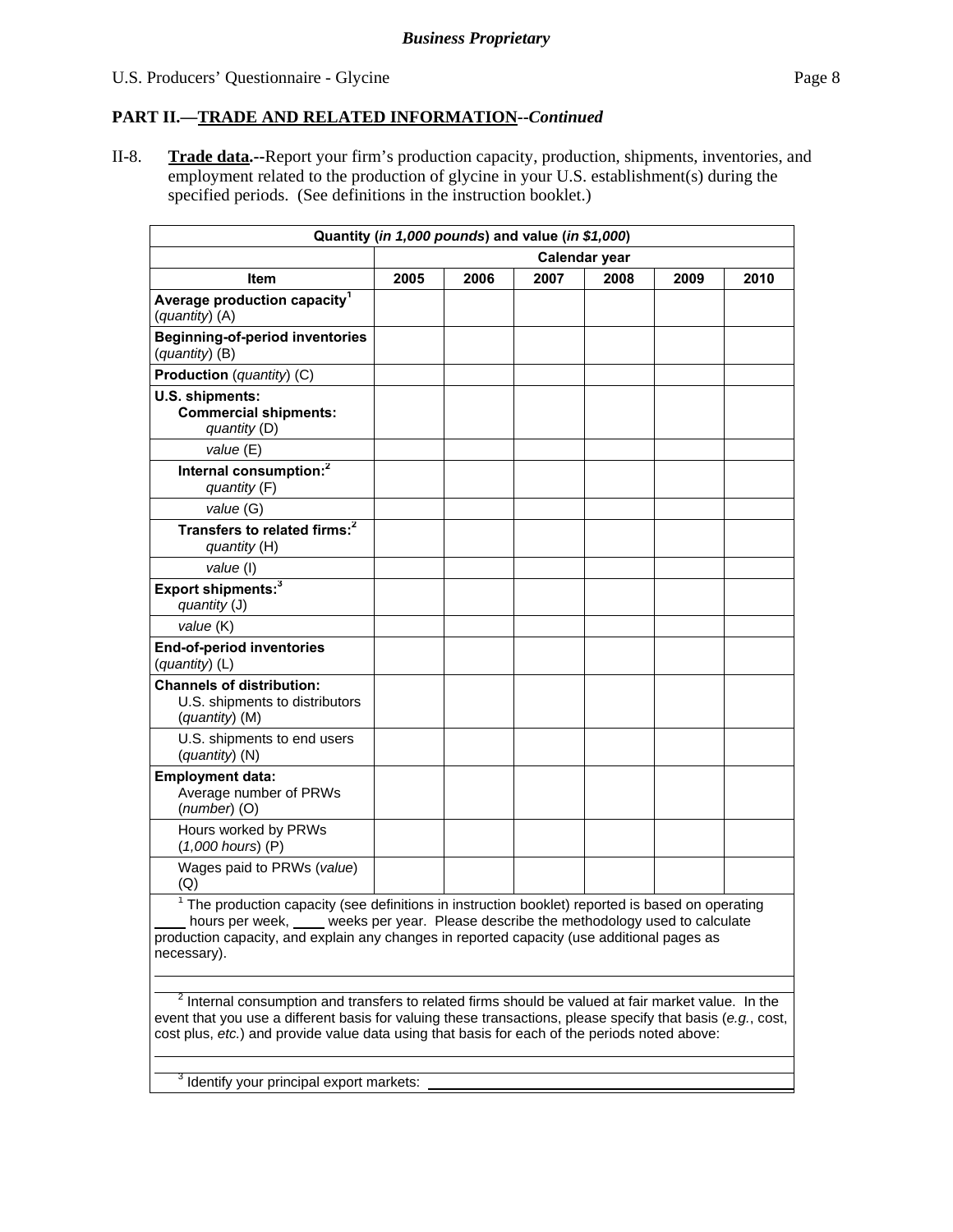#### U.S. Producers' Questionnaire - Glycine Page 9

## **PART II.—TRADE AND RELATED INFORMATION--***Continued*

#### II-9. **Reconciliation of trade data.--**

l

l

(a) Please note that the quantities reported in question II-8 should reconcile as follows in each period (*i.e.*, in each column):

| Reconciliation      |                                                                  |  |
|---------------------|------------------------------------------------------------------|--|
| $B+C-D-F-H-J=L$     | Do these data reconcile? $\Box$ Yes $\Box$ No--Please<br>explain |  |
| $D + F + H = M + N$ | Do these data reconcile? $\Box$ Yes $\Box$ No--Please<br>explain |  |

(b) Please note that the quantities reported for end-of-period inventories should equal the beginning-of-period inventories reported in the subsequent calendar year (*i.e.*, line L of year 2005 should equal line B of year 2006). Do these data reconcile for each adjacent calendar year?

| $\Box$ Yes. | $\Box$ No--Please explain. |
|-------------|----------------------------|
|-------------|----------------------------|

II-10. **Transfers to related firms.--**If you reported transfers to related firms in question II-8, please indicate the nature of the relationship between your firm and the related firms (*e.g.*, joint venture, wholly owned subsidiary), whether the transfers were priced at market value or by a non-market formula, whether your firm retained marketing rights to all transfers, and whether the related firms also processed inputs from sources other than your firm.

II-11. Please indicate which production process your firm uses to produce glycine. (Check all that apply.)

**Hydrogen cyanide ("HCN") process** -- (This process uses formaldehyde, hydrogen cyanide, anhydrous ammonia, sodium hydroxide, and sulfuric acid as raw material inputs and/or catalysts to produce glycine. Sodium glycinate is a distinct intermediate product in this process.)

**Monochloracetic acid ("MCA") process** -- (This process uses monochloroacetic acid, anhydrous ammonia, and hexamethyleneteramine (also known as hexamine) as raw material inputs and/or catalysts to produce glycine. Sodium glycinate is not an intermediate product in this production process.)

**Other**--Please describe: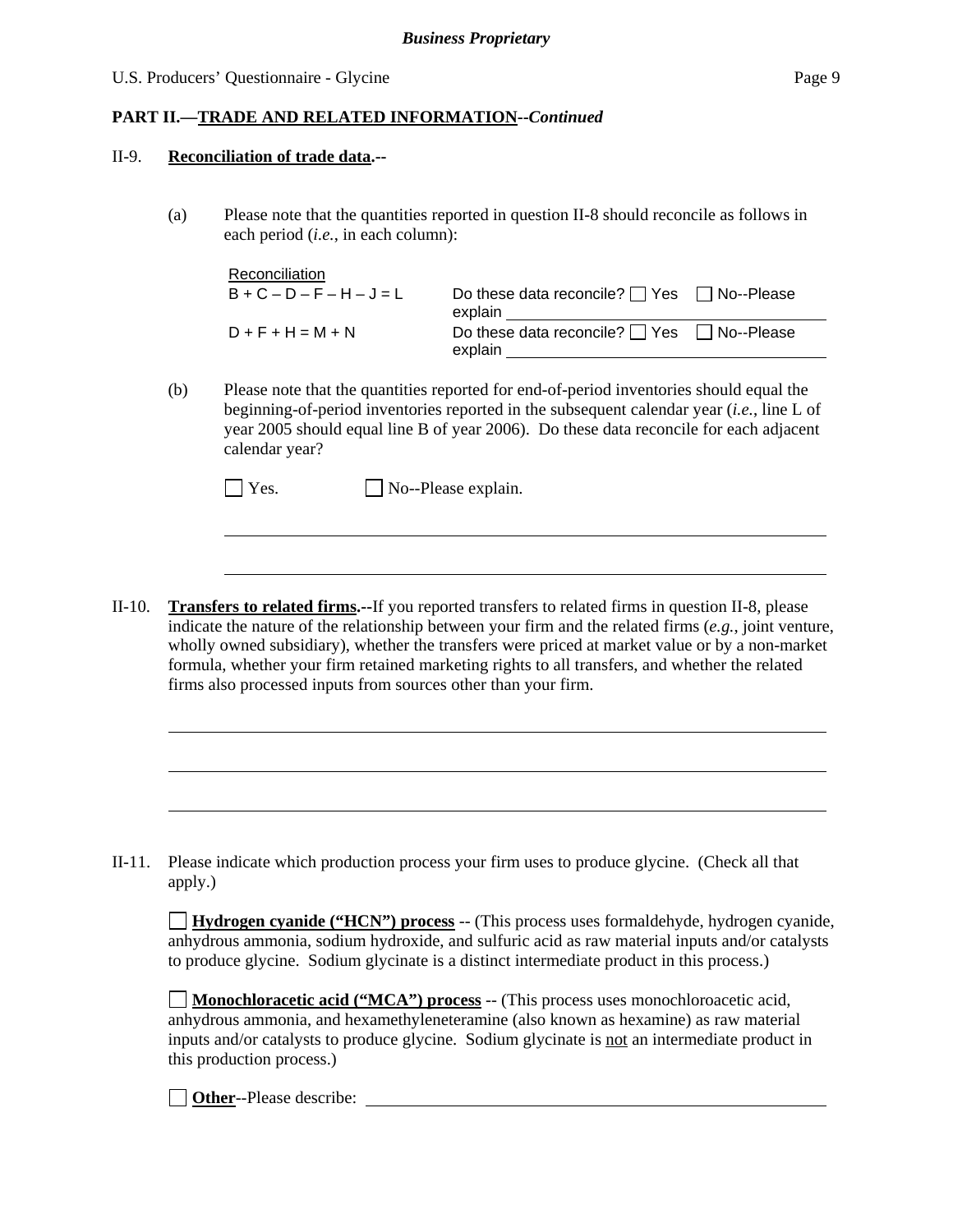#### U.S. Producers' Questionnaire - Glycine Page 10

### **PART II.—TRADE AND RELATED INFORMATION--***Continued*

II-12. **Purchases.--**Other than direct imports, has your firm otherwise purchased glycine since January 1, 2005? (See definitions in the instruction booklet.)

No Ses-- Please indicate the reasons for your purchases (if your reasons differ by source, please elaborate) and report the quantity and value of such purchases below for the specified periods

Reasons:

|                                                                                                                                                                                                                                                                                    | (Quantity in 1,000 pounds, value in \$1,000) |      |      |      |      |      |  |
|------------------------------------------------------------------------------------------------------------------------------------------------------------------------------------------------------------------------------------------------------------------------------------|----------------------------------------------|------|------|------|------|------|--|
| <b>Item</b>                                                                                                                                                                                                                                                                        | 2005                                         | 2006 | 2007 | 2008 | 2009 | 2010 |  |
| PURCHASES FROM U.S.<br>IMPORTERS <sup>1</sup> OF GLYCINE FROM.-<br>China:<br>quantity                                                                                                                                                                                              |                                              |      |      |      |      |      |  |
| value                                                                                                                                                                                                                                                                              |                                              |      |      |      |      |      |  |
| All other countries:<br>quantity                                                                                                                                                                                                                                                   |                                              |      |      |      |      |      |  |
| value                                                                                                                                                                                                                                                                              |                                              |      |      |      |      |      |  |
| PURCHASES FROM DOMESTIC<br>PRODUCERS: <sup>2</sup><br>quantity                                                                                                                                                                                                                     |                                              |      |      |      |      |      |  |
| value                                                                                                                                                                                                                                                                              |                                              |      |      |      |      |      |  |
| PURCHASES FROM OTHER<br>SOURCES:<br>quantity                                                                                                                                                                                                                                       |                                              |      |      |      |      |      |  |
| Value                                                                                                                                                                                                                                                                              |                                              |      |      |      |      |      |  |
| Please list the name of the importer(s) from which you purchased this product. If your suppliers differ by<br>source, please identify the source for each listed supplier.<br><sup>2</sup> Please list the name of the domestic producer(s) from which you purchased this product. |                                              |      |      |      |      |      |  |
|                                                                                                                                                                                                                                                                                    |                                              |      |      |      |      |      |  |

- II-13. **Toll production.--**Since January 1, 2005, has your firm been involved in a toll agreement (see definition in the instruction booklet) regarding the production of glycine?
	-
	- $\Box$  No  $\Box$  Yes--Name firm(s):
- II-14. **FTZ.--**Does your firm produce glycine in a foreign trade zone (FTZ)?

 $\Box$  No  $\Box$  Yes--Identify FTZ(s):  $\Box$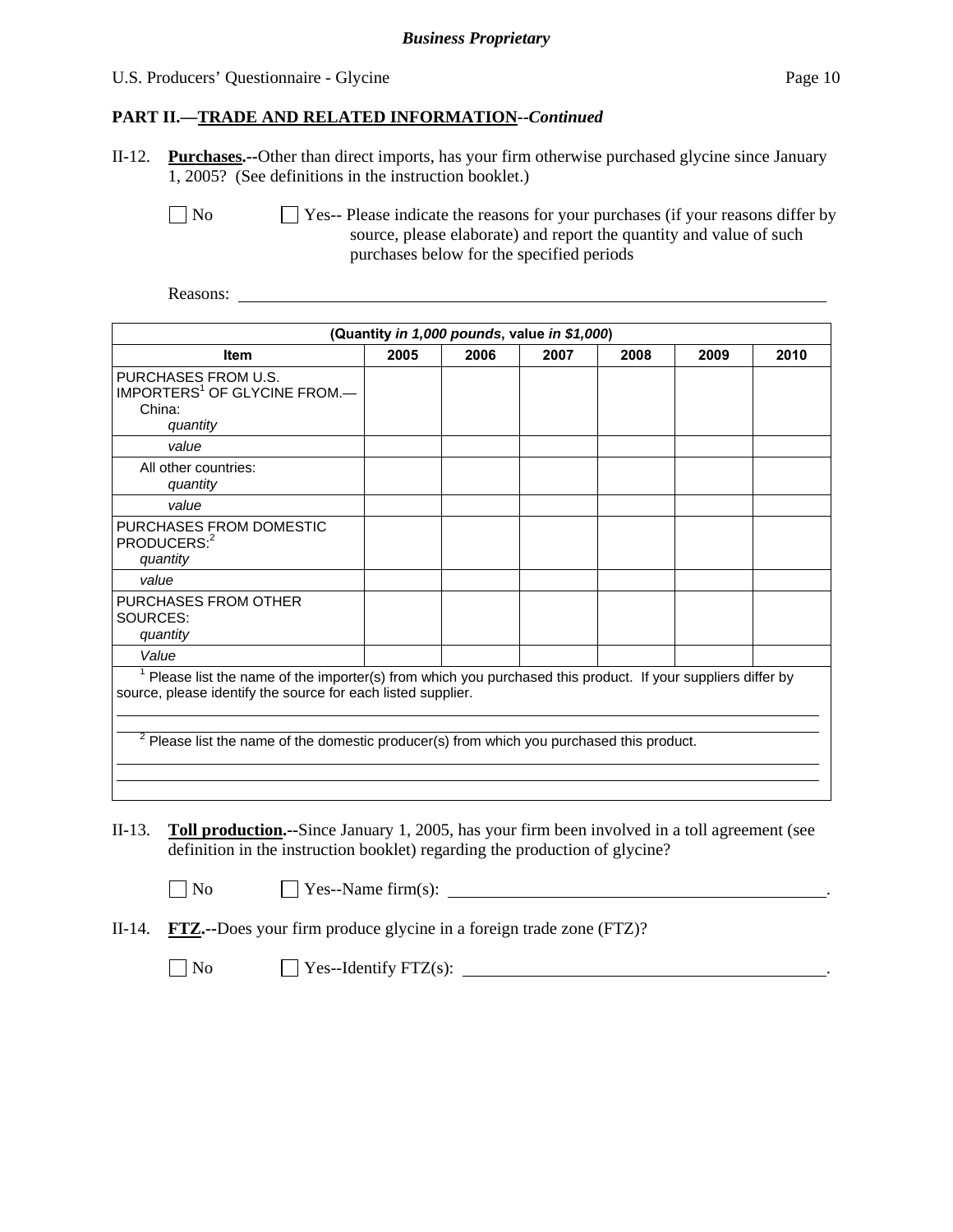#### U.S. Producers' Questionnaire - Glycine Page 11

### **PART II.—TRADE AND RELATED INFORMATION--***Continued*

- II-15. **Direct imports.--**Since January 1, 2005, has your firm imported glycine?
	-

l

l

### No Yes--*COMPLETE AND RETURN A U.S. IMPORTERS' QUESTIONNAIRE*

II-16. **Shipments by grade.**—Please report the quantity of your firm's 2010 U.S shipments by grade of glycine (based on the actual quality of the glycine, not the market to which it is sold).

| <b>U.S. Shipments</b>       |                            |  |  |  |  |
|-----------------------------|----------------------------|--|--|--|--|
| <b>Product</b>              | Quantity (in 1,000 pounds) |  |  |  |  |
| <b>Pharmaceutical grade</b> |                            |  |  |  |  |
| <b>USP</b> grade            |                            |  |  |  |  |
| <b>Technical grade</b>      |                            |  |  |  |  |
| Other grade                 |                            |  |  |  |  |

II-17. **Effect of order.--**Describe the significance of the existing antidumping duty order covering imports of glycine from China in terms of its effect on your firm's production capacity, production, U.S. shipments, inventories, purchases, employment, revenues, costs, profits, cash flow, capital expenditures, research and development expenditures, and asset values. You may wish to compare your firm's operations before and after the imposition of the order.

- II-18. **Likely effect of revocation of order.--**Would your firm anticipate any changes in its production capacity, production, U.S. shipments, inventories, purchases, employment, revenues, costs, profits, cash flow, capital expenditures, research and development expenditures, or asset values relating to the production of glycine in the future if the antidumping duty order on glycine from China were to be revoked?
	- No Yes--Supply details as to the time, nature, and significance of such changes and provide underlying assumptions, along with relevant portions of business plans or other supporting documentation for any trends or projections you may provide**.**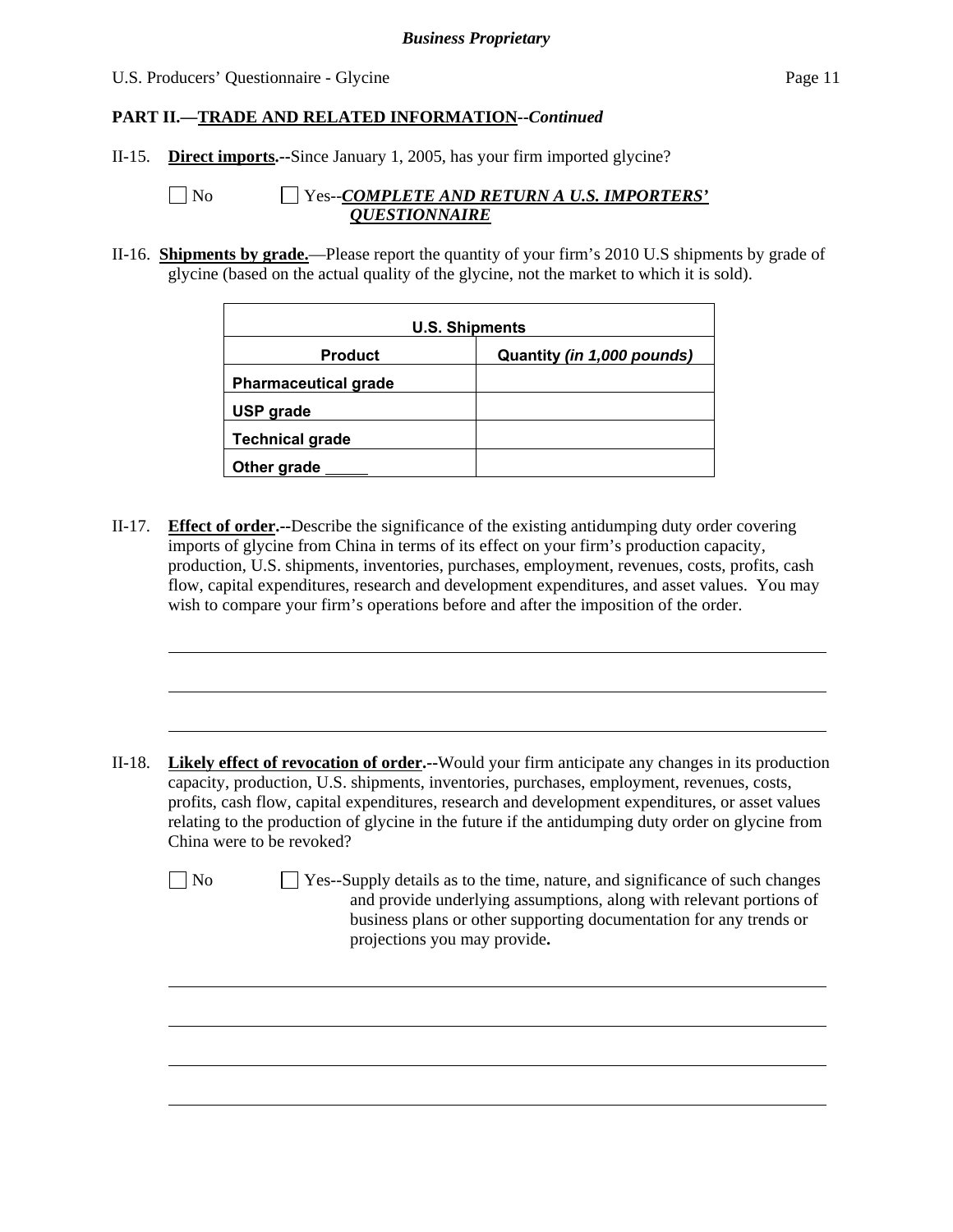#### U.S. Producers' Questionnaire - Glycine Page 12

 $\overline{a}$ 

### **PART III.—FINANCIAL INFORMATION**

Address questions on this part of the questionnaire to **Charles Yost (202-205-3432, Charles.Yost@usitc.gov).** 

III-1. Please identify the individual to be contacted regarding the confidential information requested in part III?

Name and title:

Please indicate the manner by which Commission staff may contact the individual responsible for part III with questions regarding the submitted confidential information.

E-mail: Telephone: ( ) Fax:  $($  )

- III-2. **General guidance**:--Financial data are requested on a product-line basis; the product is glycine, as defined in the instruction booklet. Inputs your firm receives from affiliates to produce glycine should be stated at cost (i.e., intra-firm profits eliminated, see question III-7) while transfers of glycine to related affiliates should be stated at fair market value. Please report all sales on an f.o.b. basis. Total sales in this section should equal total shipments plus exports in Part II, page 8 (trade data) of this questionnaire. PLEASE REPORT ALL FINANCIAL DATA ON A CALENDAR YEAR BASIS.
- III-3. **Accounting system.--**Briefly describe your financial accounting system.
	- a) When does your fiscal year end (month and day)?  $\frac{1}{2}$ b) Describe the lowest level of operations (e.g., plant, division, company-wide) for which financial statements are prepared that include subject merchandise: c) Does your firm prepare profit/loss statements for the subject merchandise:
		- $\Box$  Yes  $\Box$  No
		- d) How often did your firm (or parent company) prepare financial statements (including annual reports, 10Ks)? Please check relevant items below.

| Audited, unaudited, annual reports, $10Ks$ , $10Qs$ ,                   |  |
|-------------------------------------------------------------------------|--|
| $\Box$ Monthly, $\Box$ quarterly, $\Box$ semi-annually, $\Box$ annually |  |
|                                                                         |  |

e) Accounting basis:  $\Box$  GAAP,  $\Box$  cash,  $\Box$  tax, or  $\Box$  other comprehensive (specify)

*Note: The Commission may request that your company submit copies of its financial statements, including internal profit-and-loss statements for the division or product group that includes glycine, as well as those statements and worksheets used to compile data for your firm's questionnaire response.* 

III-4. **Cost accounting system.--**Briefly describe your cost accounting system (*e.g.*, standard cost, job order cost, *etc.*).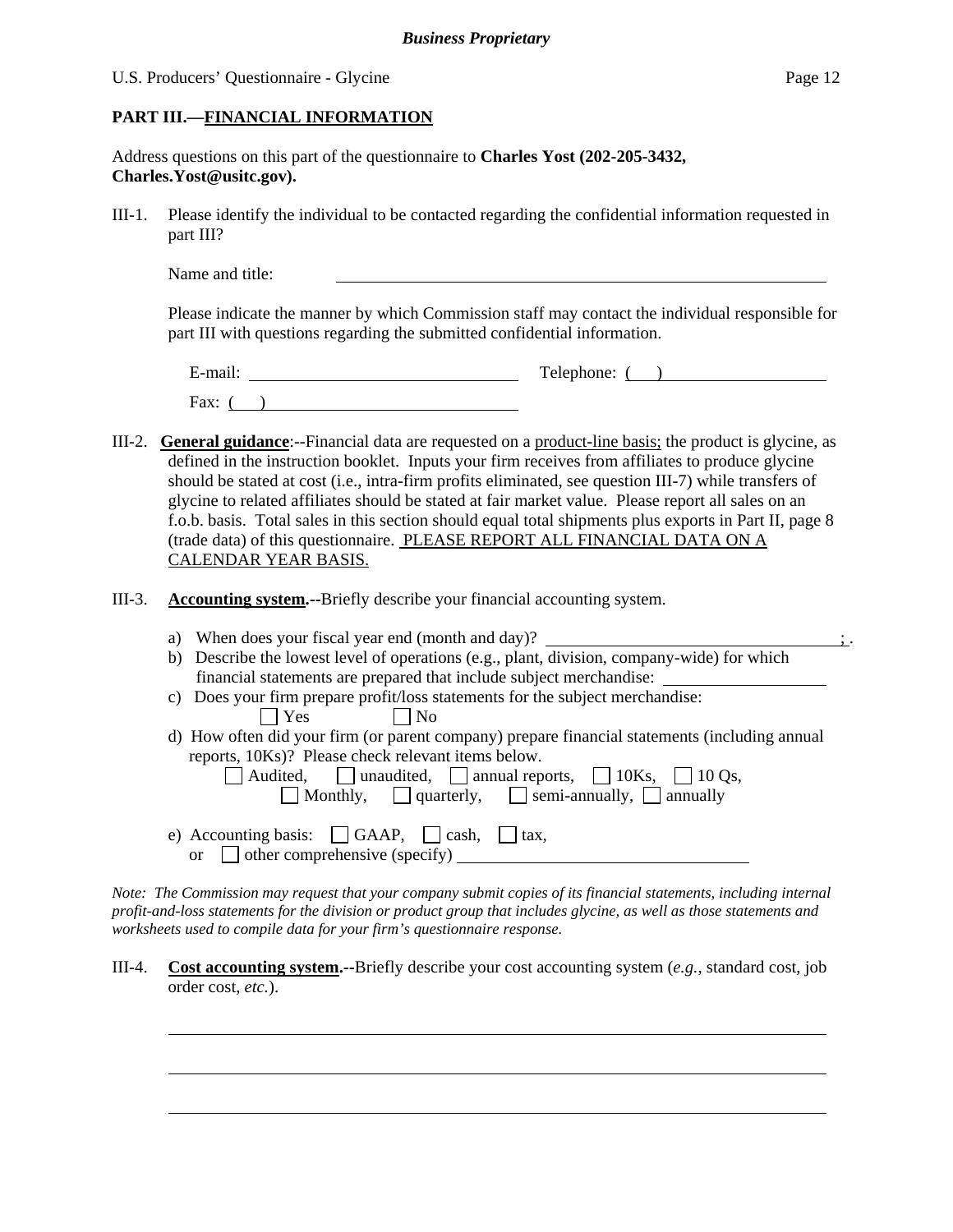U.S. Producers' Questionnaire - Glycine Page 13

### **PART III.—FINANCIAL INFORMATION--***Continued*

III-5. **Allocation basis.-**Briefly describe your allocation basis, if any, for COGS, SG&A, and interest expense and other income and expenses. l III-6. **Other products.--**Please list any other products you produced in the facilities in which you produced glycine, and provide the share of net sales accounted for by these other products in your most recent fiscal year: Products Share of sales l l l l <u> 1989 - Johann Stoff, amerikansk politiker (\* 1908)</u> l III-7a. **Raw materials from related firms.--**Does your company receive inputs (raw materials, labor, energy, or any other services) used in the production of glycine from any related company?  $\Box$  Yes--Continue to question III-7b below.  $\Box$  No--Continue to question III-7c below. III-7b. **Inputs from related firms.--**In the space provided below, identify the inputs used in the production of glycine that your firm receives from related parties whose financial statements are consolidated with the financial statements of your firm. Input Related party l <u> 1989 - Johann Harry Communication (b. 1989)</u> l <u> 1989 - Johann John Stone, mars eta biztanleria (</u> l  $\overline{a}$ l <u> 1989 - Johann Barnett, fransk politiker (d. 1989)</u>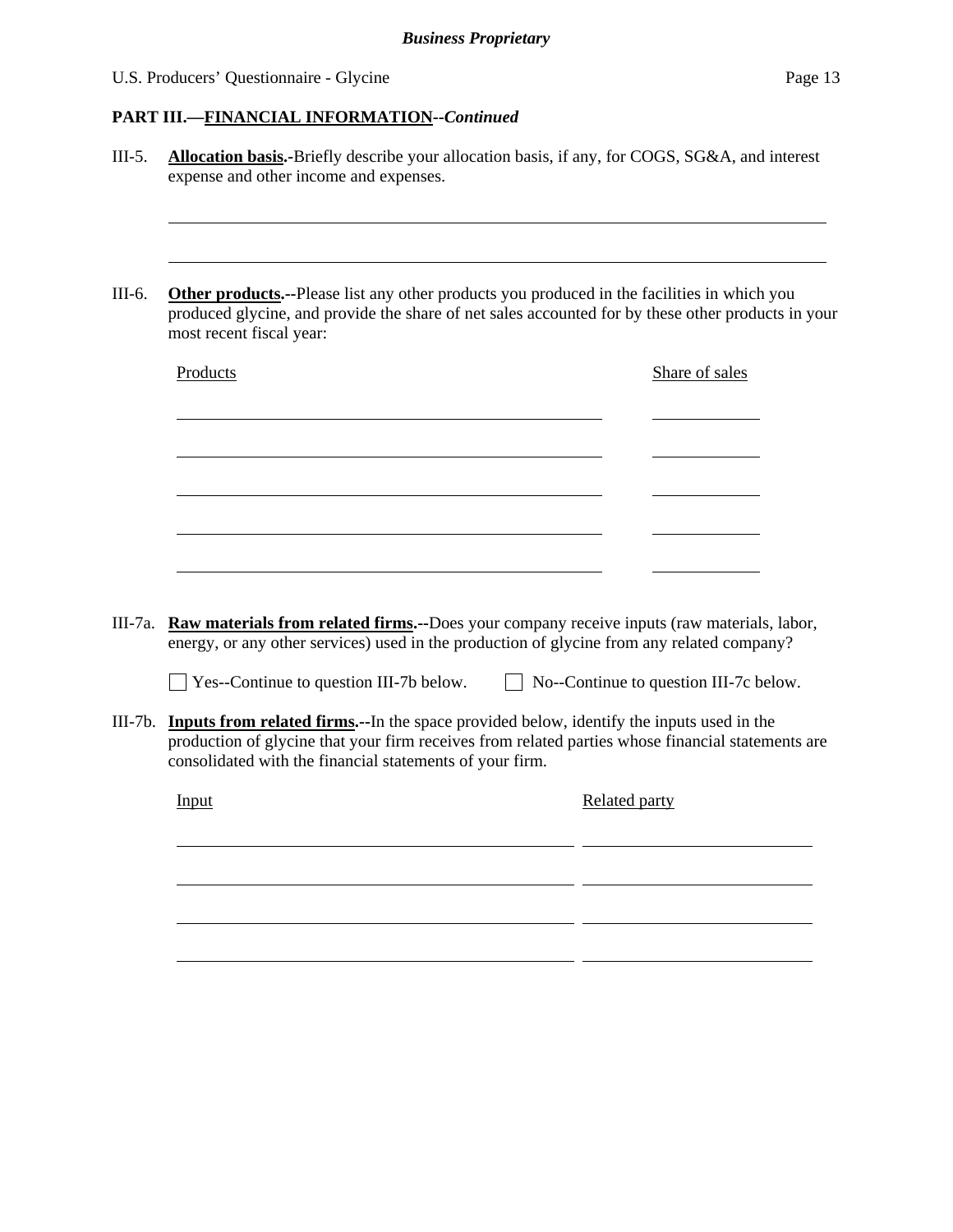## **PART III.—FINANCIAL INFORMATION--***Continued*

III-7c. **Inputs from related firms at cost.--**All intercompany profit on inputs purchased from related parties should be eliminated from the costs reported to the Commission in question III-10 (i.e., costs reported in question III-10, to the extent that they reflect inputs purchased from related parties, should only reflect the related party's cost and not include an associated profit component). Reasonable methods for determining and eliminating the associated profit on inputs purchased from related parties are acceptable.

 Has your firm complied with the Commission's instructions regarding costs associated with inputs purchased from related parties?

Yes No—Please contact **Charles Yost (202-205-3432, Charles.Yost@usitc.gov).** 

III-8. **Nonrecurring charges.--**For each annual period for which financial results are reported in question III-10, please indicate in the schedule below the specific nonrecurring charges, the particular expense/cost line items from question III-10 where the associated charges are included, a brief description of the charges, and the associated values (*in \$1,000*). Nonrecurring charges would include, but are not limited to, items such as asset write-offs and accelerated depreciation due to restructuring of the company's glycine operations.

|                                                                                                                                                                                                                                | Calendar years ended-- |      |      |      |      |      |  |  |
|--------------------------------------------------------------------------------------------------------------------------------------------------------------------------------------------------------------------------------|------------------------|------|------|------|------|------|--|--|
| <b>Item</b>                                                                                                                                                                                                                    | 2005                   | 2006 | 2007 | 2008 | 2009 | 2010 |  |  |
| Non-recurring charges: In the far left column please provide a brief description of each nonrecurring charge<br>and indicate the particular expense/cost line item where the associated charge is included in question III-10. |                        |      |      |      |      |      |  |  |
|                                                                                                                                                                                                                                |                        |      |      |      |      |      |  |  |
| 2.                                                                                                                                                                                                                             |                        |      |      |      |      |      |  |  |
| 3.                                                                                                                                                                                                                             |                        |      |      |      |      |      |  |  |
| 4.                                                                                                                                                                                                                             |                        |      |      |      |      |      |  |  |
| 5.                                                                                                                                                                                                                             |                        |      |      |      |      |      |  |  |
| 6.                                                                                                                                                                                                                             |                        |      |      |      |      |      |  |  |
|                                                                                                                                                                                                                                |                        |      |      |      |      |      |  |  |

III-9. **By-products.—**For each annual period for which financial results are reported in question III-10, please deduct the net sales value on a f.o.b. basis of the by-products (salt cake or other, for example) that your firm recovered.

Please identify the by-products that your firm recovered and sold: \_\_\_\_\_.

Please report the net sales value f.o.b. that was deducted here for the six most recently completed calendar years:

2005:  $\frac{\$}{2005}$ :  $\frac{\$}{2006}$ :  $\$$  2007:  $\$$  2008:  $\$$  2009:  $\$$  2010:  $\$$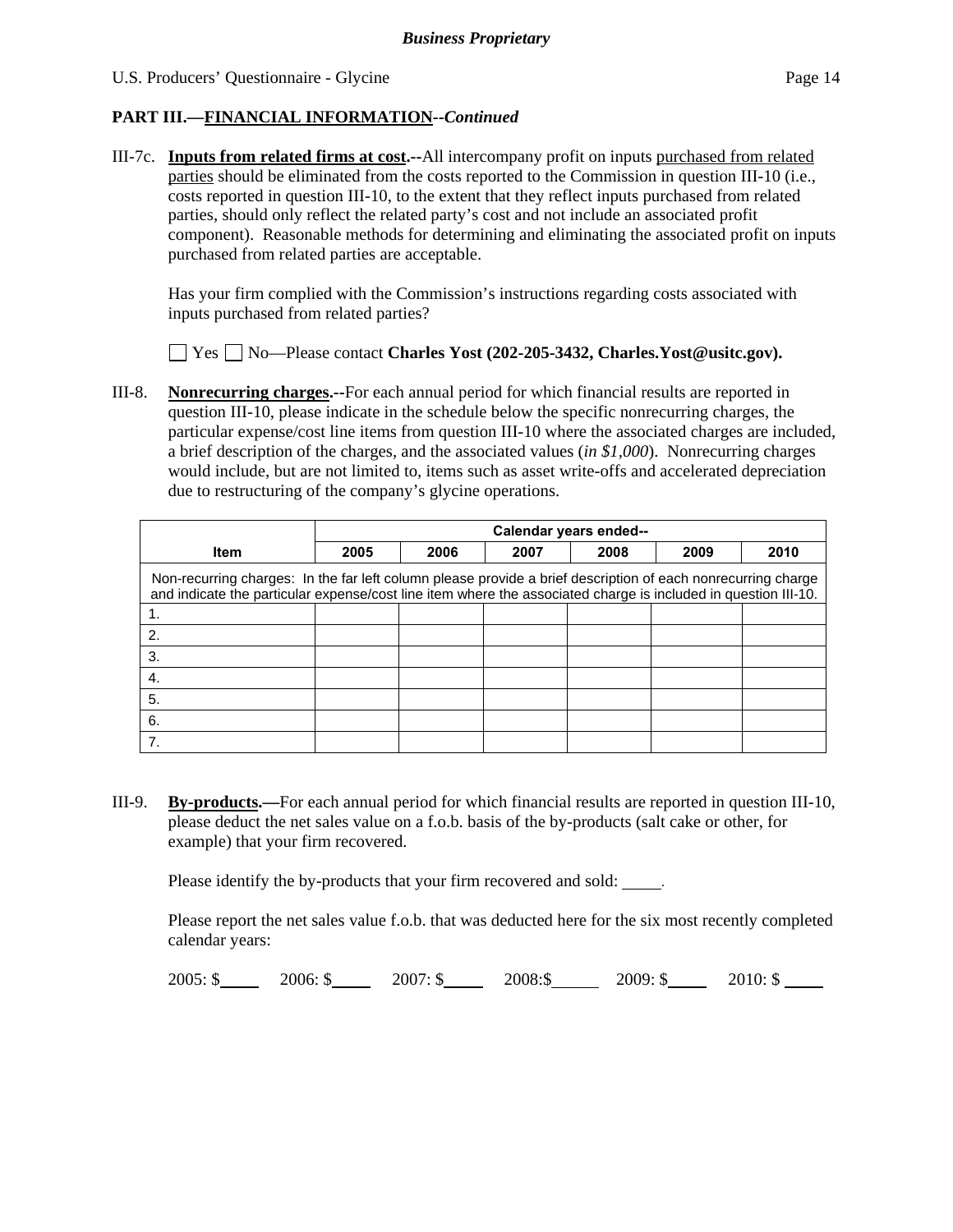## **PART III.—FINANCIAL INFORMATION--***Continued*

III-10. **Operations on glycine**.--Report the revenue and related cost information requested below on the glycine operations of your U.S. establishment(s).<sup>1</sup> Do not report resales of purchased glycine. Note that internal consumption and transfers to related firms must be valued at fair market value and purchases from related firms must be at  $\cosh^2$  Provide data on a calendar year basis for the six most recently completed years in chronological order from left to right. **If your firm was involved in tolling operations (either as the toller or as the tollee) please contact Charles Yost (202-205-3432, Charles.Yost@usitc.gov) before completing this section of the questionnaire.**

| Quantity (in 1,000 pounds) and value (in \$1,000)                            |      |      |      |      |      |      |
|------------------------------------------------------------------------------|------|------|------|------|------|------|
| Item                                                                         | 2005 | 2006 | 2007 | 2008 | 2009 | 2010 |
| Net sales quantities: <sup>3</sup><br><b>Commercial sales</b>                |      |      |      |      |      |      |
| Internal consumption                                                         |      |      |      |      |      |      |
| Transfers to related firms                                                   |      |      |      |      |      |      |
| Total net sales quantities                                                   |      |      |      |      |      |      |
| Net sales values: <sup>3</sup><br><b>Commercial sales</b>                    |      |      |      |      |      |      |
| Internal consumption                                                         |      |      |      |      |      |      |
| Transfers to related firms                                                   |      |      |      |      |      |      |
| Total net sales values                                                       |      |      |      |      |      |      |
| Cost of goods sold (COGS): <sup>4</sup><br>Raw materials, net of by-products |      |      |      |      |      |      |
| Direct labor                                                                 |      |      |      |      |      |      |
| Other factory costs                                                          |      |      |      |      |      |      |
| <b>Total COGS</b>                                                            |      |      |      |      |      |      |
| <b>Gross profit or (loss)</b>                                                |      |      |      |      |      |      |
| Selling, general, and administrative<br>(SG&A) expenses:<br>Selling expenses |      |      |      |      |      |      |
| General and administrative expenses                                          |      |      |      |      |      |      |
| Total SG&A expenses                                                          |      |      |      |      |      |      |
| <b>Operating income (loss)</b>                                               |      |      |      |      |      |      |
| Other income and expenses:<br>Interest expense                               |      |      |      |      |      |      |
| All other expense items                                                      |      |      |      |      |      |      |
| Continued Dumping and Subsidy Offset Act<br>funds received <sup>5</sup>      |      |      |      |      |      |      |
| All other income items                                                       |      |      |      |      |      |      |
| All other income or expenses, net                                            |      |      |      |      |      |      |
| Net income or (loss) before income taxes                                     |      |      |      |      |      |      |
| Depreciation/amortization included above                                     |      |      |      |      |      |      |
|                                                                              |      |      |      |      |      |      |

<sup>1</sup> Include only sales (whether <u>domestic or export</u>) and costs related to your <u>U.S. manufacturing operations</u>.<br><sup>2</sup> Please eliminate any arctite or (leases) as insute from related firms purpusat to guastics III.7

Please eliminate any profits or (losses) on inputs from related firms pursuant to question III-7.<br><sup>3</sup> Less discounts, returns, allowances, and prepaid freight. The total quantities and values should approximate the corresp total shipment quantities and values reported in Part II of this questionnaire. 4

<sup>4</sup> COGS should include costs associated with sales, internal consumption and transfers to related firms.

Please report funds received under this act in the period(s) in which they were received. Do not report these funds as an offset to operating expenses.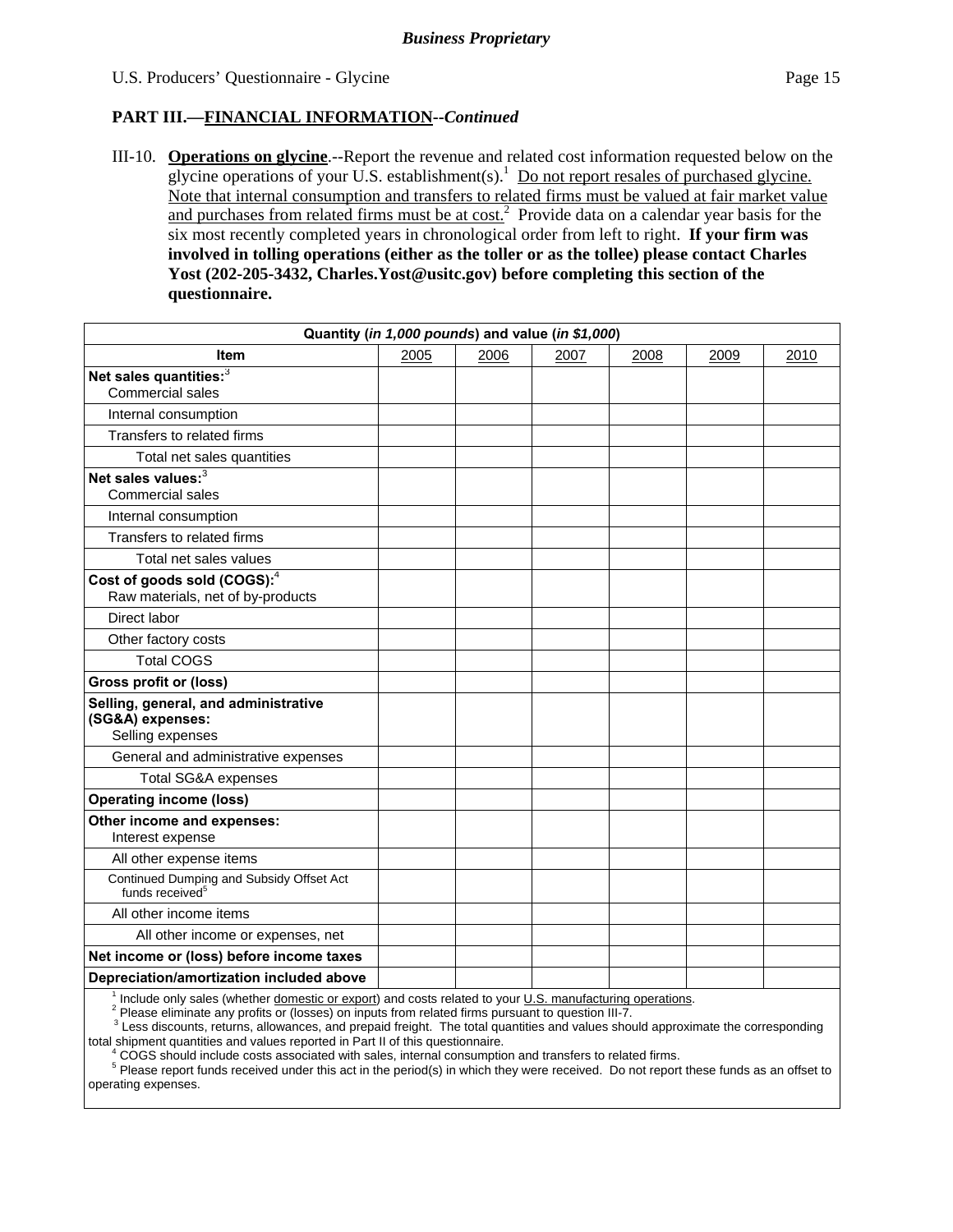## **PART III.—FINANCIAL INFORMATION--***Continued*

III-11. **Asset values.--**Report the total assets associated with the production, warehousing, and sale of glycine. If your firm does not maintain some or all of the specific asset data in the normal course of business, please estimate it based upon some rational method (such as production, sales, or costs) that is consistent with your cost allocations in the previous question. Your finished goods inventory value should reconcile with the inventory quantity data reported in Part II. Provide data as of the end of your six most recently completed fiscal years in chronological order from left to right.

|                                                                                                                                        | Value (in \$1,000) |      |      |      |      |      |
|----------------------------------------------------------------------------------------------------------------------------------------|--------------------|------|------|------|------|------|
| <b>Item</b>                                                                                                                            | 2005               | 2006 | 2007 | 2008 | 2009 | 2010 |
| <b>ASSETS</b> associated with the<br>production, warehousing, and sale of<br>product:<br>1. Current assets:<br>A. Cash and equivalents |                    |      |      |      |      |      |
| B. Accounts receivable, net                                                                                                            |                    |      |      |      |      |      |
| C. Finished goods inventories                                                                                                          |                    |      |      |      |      |      |
| D. All other (describe:                                                                                                                |                    |      |      |      |      |      |
| E. Total current assets (lines<br>1.A. through 1.D.)                                                                                   |                    |      |      |      |      |      |
| 2. Property, plant, and equipment<br>A. Original cost of property,<br>plant, and equipment                                             |                    |      |      |      |      |      |
| B. Less: Accumulated<br>depreciation                                                                                                   |                    |      |      |      |      |      |
| C. Equals: Book value of<br>property, plant, and<br>equipment                                                                          |                    |      |      |      |      |      |
| 3. Other (describe:                                                                                                                    |                    |      |      |      |      |      |
| 4. Total assets (lines 1.E., 2.C.,<br>and $3)$                                                                                         |                    |      |      |      |      |      |

III-12. **Capital expenditures and research and development expenses.--**Report your firm's capital expenditures and research and development expenses on glycine. Provide data on a calendar year basis for the six most recently completed years in chronological order from left to right.

|                                      | Value ( <i>in \$1,000</i> )                  |  |  |  |  |  |  |  |
|--------------------------------------|----------------------------------------------|--|--|--|--|--|--|--|
|                                      | <b>Calendar year</b>                         |  |  |  |  |  |  |  |
| Item                                 | 2005<br>2009<br>2010<br>2006<br>2008<br>2007 |  |  |  |  |  |  |  |
| Capital expenditures                 |                                              |  |  |  |  |  |  |  |
| Research and<br>development expenses |                                              |  |  |  |  |  |  |  |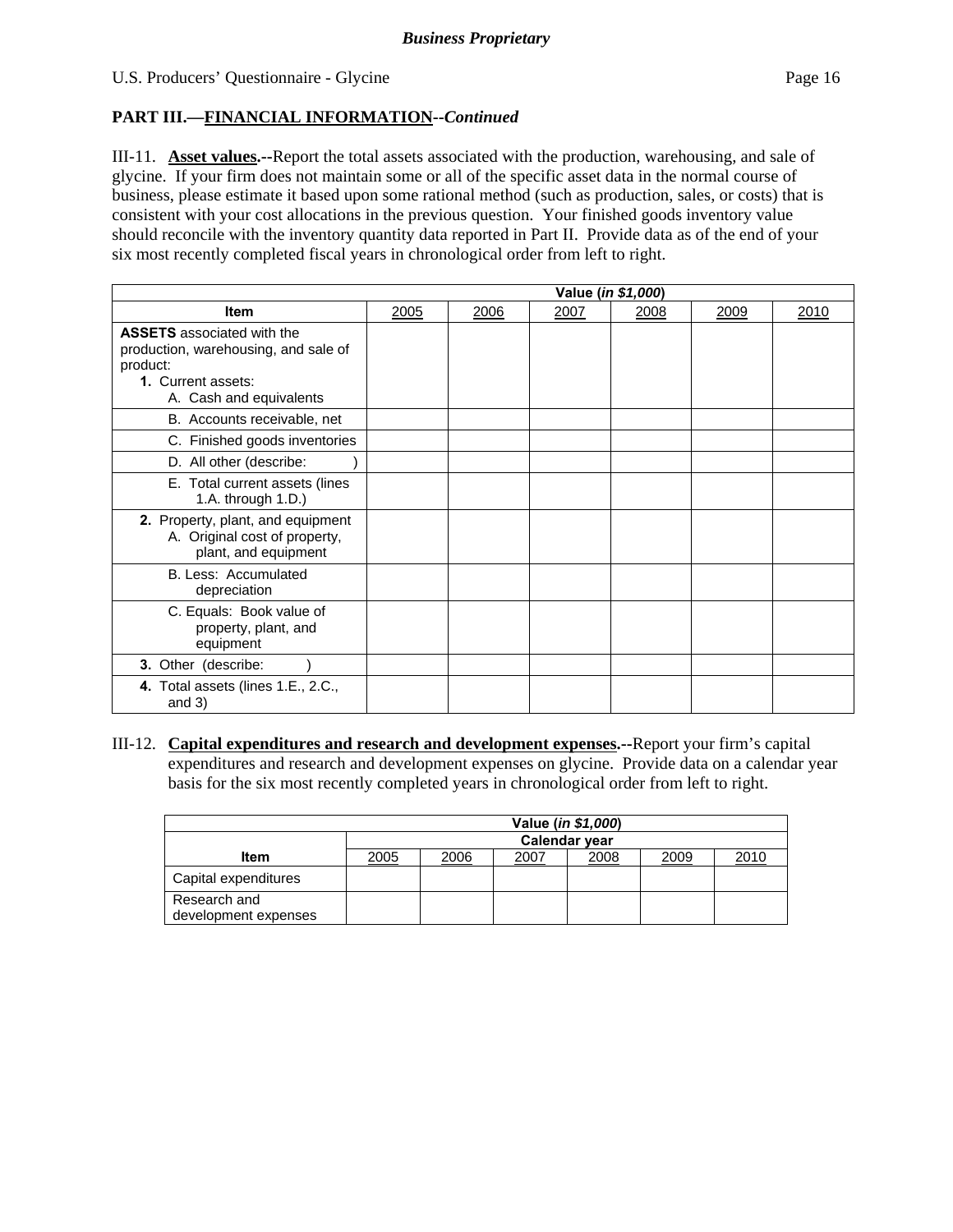#### U.S. Producers' Questionnaire - Glycine Page 17

### **PART IV.--PRICING AND MARKET FACTORS**

Further information on this part of the questionnaire can be obtained from **Aimee Larsen (202-205-3179, Aimee.Larsen@usitc.gov).** 

IV-1. Please identify the individual to be contacted regarding the confidential information requested in part IV?

Name and title:

Please indicate the manner by which Commission staff may contact the individual responsible for part IV with questions regarding the submitted confidential information.

| $\cdot$ $\cdot$<br>±-mail: | Telephone: |
|----------------------------|------------|
| Fax:                       |            |

## **PRICE DATA**

This section requests quarterly quantity and value data, f.o.b. your U.S. point of shipment, for your commercial shipments to unrelated U.S. customers since 2005 of the following products produced by your firm.

- *Product 1***.-- Pharmaceutical-grade** glycineA white, odorless, crystalline powder with a sweet taste, having an assay (glycine content) of 98.5 percent to 101.5 percent (dry basis), and with no more than 70 ppm chloride, no more than 65 ppm sulfate, and no more than 10 ppm heavy metals.
- *Product 2***.-- USP-grade** glycineA white, odorless, crystalline powder with a sweet taste, having an assay (glycine content) of 98.5 percent to 101.5 percent (dry basis), and with no more than 70 ppm chloride, no more than 65 ppm sulfate, no more than 20 ppm heavy metals, and not otherwise qualifying as pharmaceutical-grade glycine.
- *Product 3***.--Technical-grade** glycine **-** A white, off-white, or slightly yellow crystalline powder, having an assay (glycine content) of 98.5 percent to 101.5 percent (dry basis), with no more than 200 ppm sulfates, and not otherwise qualifying as USP-grade glycine.

Note.—The pricing product data should reflect the end use for which the glycine in question is sold. The purity requirements listed for each pricing product reflect minimum purity requirements for end users in those markets. Any glycine that could be sold into a higher purity end use but is not should be recorded as a sale to the market into which it is sold. For example, if a producer produces glycine meeting the specifications for use in deodorant applications (USP grade) but sells that product for metal complexing (technical grade), that sale should be recorded as a technical grade sale.

**Please note that total dollar values should be f.o.b., U.S. point of shipment and should not include U.S.-inland transportation costs. Total dollar values should reflect the** *final net* **amount paid to you (i.e., should be net of all deductions for discounts or rebates). See instruction booklet.**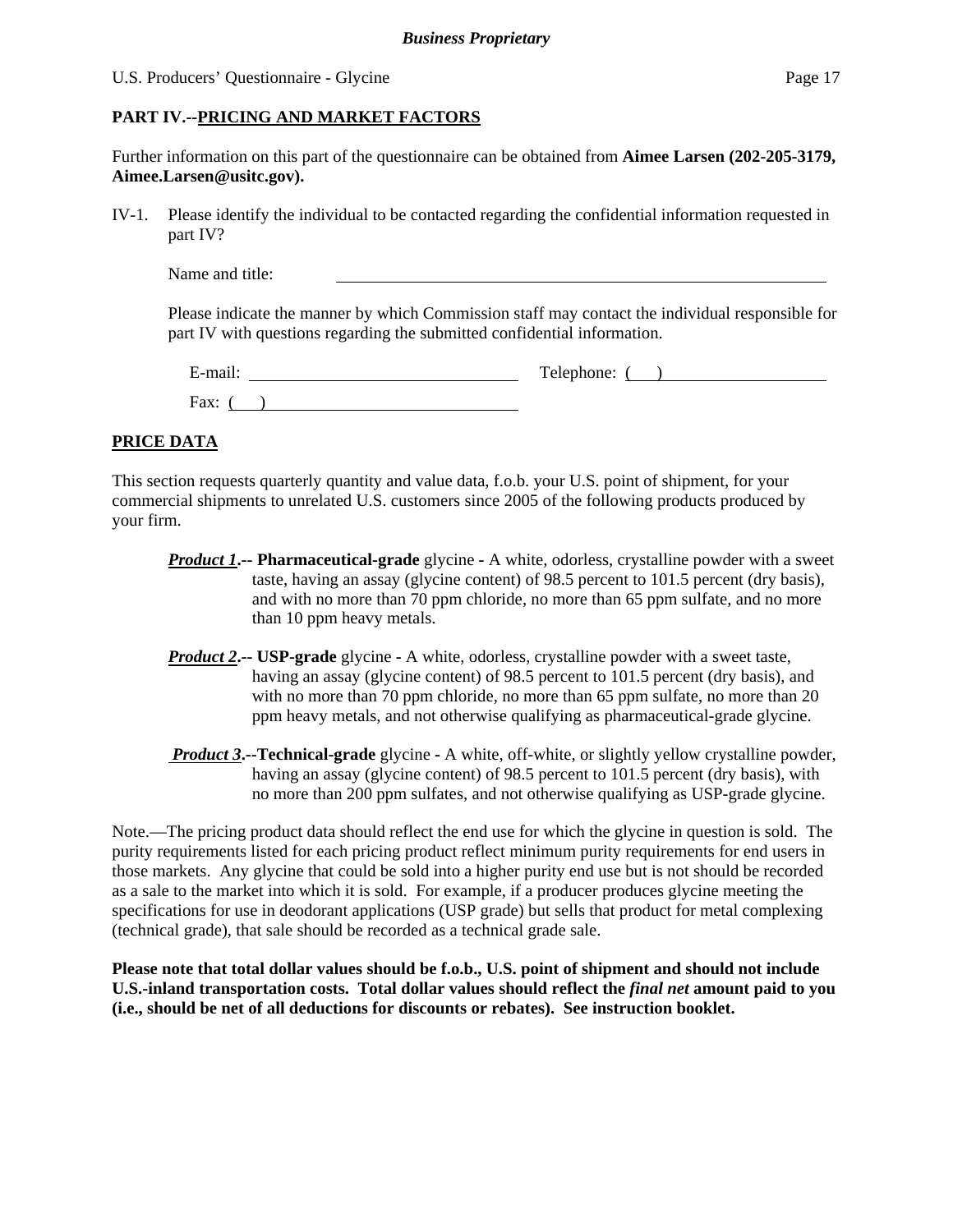IV-2. Pricing data.--Report below the quarterly price data<sup>1</sup> for pricing products<sup>2</sup> produced and sold by your firm.

| (Quantity in pounds, value in dollars)                                                                                    |          |                  |          |                               |          |       |  |
|---------------------------------------------------------------------------------------------------------------------------|----------|------------------|----------|-------------------------------|----------|-------|--|
|                                                                                                                           |          | <b>Product 1</b> |          | <b>Product 2</b><br>Product 3 |          |       |  |
| <b>Period of shipment</b>                                                                                                 | Quantity | Value            | Quantity | Value                         | Quantity | Value |  |
| 2005:                                                                                                                     |          |                  |          |                               |          |       |  |
| January-March                                                                                                             |          |                  |          |                               |          |       |  |
| April-June                                                                                                                |          |                  |          |                               |          |       |  |
| July-September                                                                                                            |          |                  |          |                               |          |       |  |
| October-December                                                                                                          |          |                  |          |                               |          |       |  |
| 2006:                                                                                                                     |          |                  |          |                               |          |       |  |
| January-March                                                                                                             |          |                  |          |                               |          |       |  |
| April-June                                                                                                                |          |                  |          |                               |          |       |  |
| July-September                                                                                                            |          |                  |          |                               |          |       |  |
| October-December                                                                                                          |          |                  |          |                               |          |       |  |
| 2007:                                                                                                                     |          |                  |          |                               |          |       |  |
| January-March                                                                                                             |          |                  |          |                               |          |       |  |
| April-June                                                                                                                |          |                  |          |                               |          |       |  |
| July-September                                                                                                            |          |                  |          |                               |          |       |  |
| October-December                                                                                                          |          |                  |          |                               |          |       |  |
| 2008:                                                                                                                     |          |                  |          |                               |          |       |  |
| January-March                                                                                                             |          |                  |          |                               |          |       |  |
| April-June                                                                                                                |          |                  |          |                               |          |       |  |
| July-September                                                                                                            |          |                  |          |                               |          |       |  |
| October-December                                                                                                          |          |                  |          |                               |          |       |  |
| 2009:                                                                                                                     |          |                  |          |                               |          |       |  |
| January-March                                                                                                             |          |                  |          |                               |          |       |  |
| April-June                                                                                                                |          |                  |          |                               |          |       |  |
| July-September                                                                                                            |          |                  |          |                               |          |       |  |
| October-December                                                                                                          |          |                  |          |                               |          |       |  |
| 2010:                                                                                                                     |          |                  |          |                               |          |       |  |
| January-March                                                                                                             |          |                  |          |                               |          |       |  |
| April-June                                                                                                                |          |                  |          |                               |          |       |  |
| July-September                                                                                                            |          |                  |          |                               |          |       |  |
| October-December                                                                                                          |          |                  |          |                               |          |       |  |
| $\frac{1}{1}$ Net values (i.e. gross sales values less all discounts allowances rebates prepaid froight, and the value of |          |                  |          |                               |          |       |  |

 Net values (*i.e.*, gross sales values less all discounts, allowances, rebates, prepaid freight, and the value of returned goods), f.o.b. your U.S. point of shipment.<br><sup>2</sup> Pricing product definitions are provided on the first page of Part IV.

**Note.--**If your product does not exactly meet the product specifications but is competitive with the specified product, provide a description of your product:

Product 1:

Product 2:

Product 3: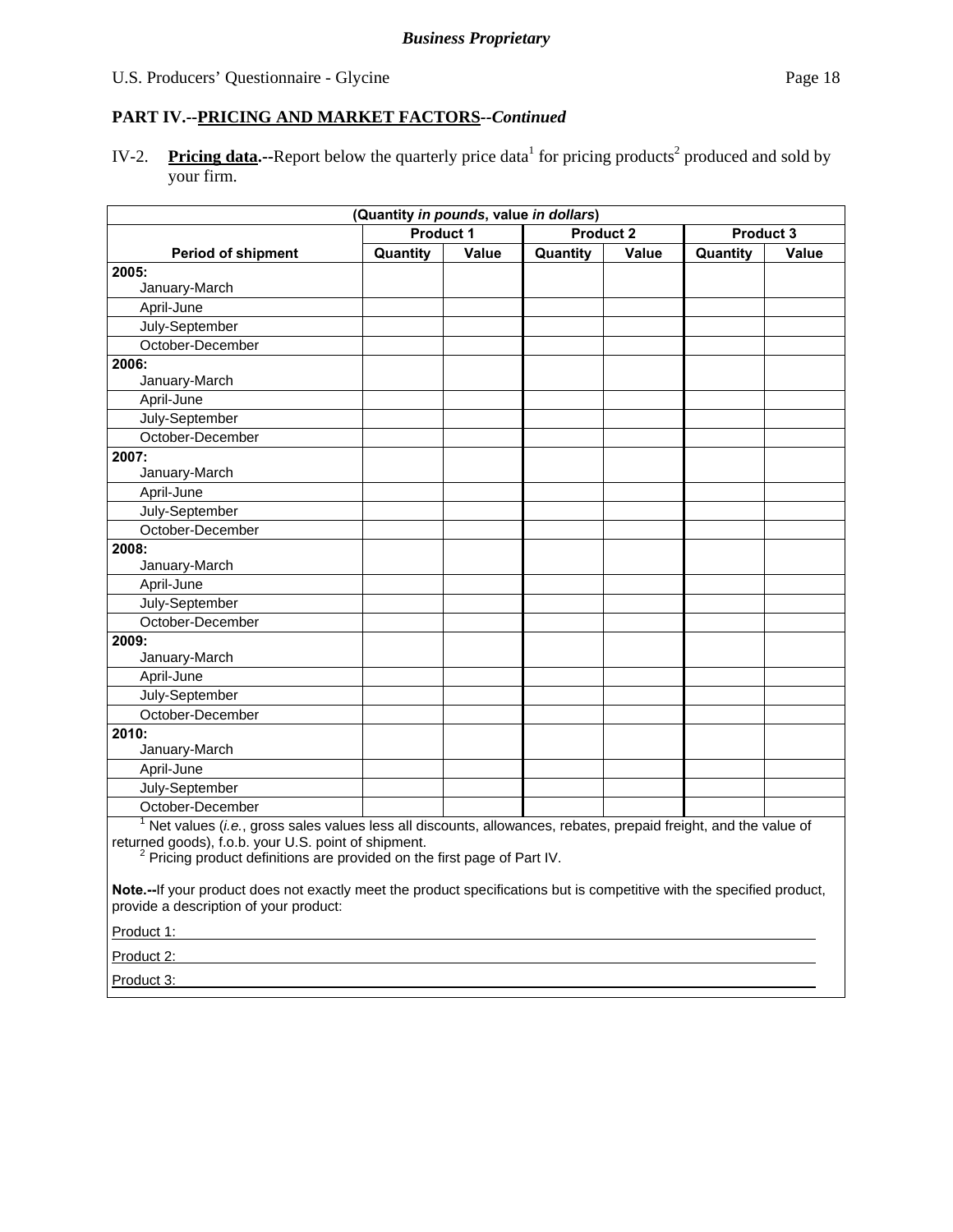# U.S. Producers' Questionnaire - Glycine Page 19

# **PART IV.--PRICING AND MARKET FACTORS***--Continued*

| $IV-3.$ | <b>Price setting.</b> -- How does your firm determine the prices that it charges for sales of glycine<br>( <i>check all that apply</i> )? If your firm issues price lists, please include a copy of a recent price list<br>with your submission. If your price list is large, please only submit some sample pages.                                   |                                                                                                                                       |  |                               |                                                                                  |                     |  |  |
|---------|-------------------------------------------------------------------------------------------------------------------------------------------------------------------------------------------------------------------------------------------------------------------------------------------------------------------------------------------------------|---------------------------------------------------------------------------------------------------------------------------------------|--|-------------------------------|----------------------------------------------------------------------------------|---------------------|--|--|
|         |                                                                                                                                                                                                                                                                                                                                                       | Transaction by transaction                                                                                                            |  | Contracts                     | $\Box$ Set price lists                                                           |                     |  |  |
|         |                                                                                                                                                                                                                                                                                                                                                       |                                                                                                                                       |  |                               | ,我们也不会有什么。""我们的人,我们也不会有什么?""我们的人,我们也不会有什么?""我们的人,我们也不会有什么?""我们的人,我们也不会有什么?""我们的人 |                     |  |  |
| $IV-4.$ | <i>apply</i> ).                                                                                                                                                                                                                                                                                                                                       | Discount policy.-- Please indicate and describe your firm's discount policies (check all that                                         |  |                               |                                                                                  |                     |  |  |
|         |                                                                                                                                                                                                                                                                                                                                                       | Quantity discounts                                                                                                                    |  | Annual total volume discounts |                                                                                  | $\Box$ No discounts |  |  |
|         |                                                                                                                                                                                                                                                                                                                                                       |                                                                                                                                       |  |                               |                                                                                  |                     |  |  |
| $IV-5.$ | (a)                                                                                                                                                                                                                                                                                                                                                   | Pricing terms for glycine.--<br>What are your firm's typical sales terms for its U.S.-produced glycine $(e.g., 2/10$ net 30<br>days)? |  |                               |                                                                                  |                     |  |  |
|         | (b)                                                                                                                                                                                                                                                                                                                                                   | On what basis are your prices of domestic glycine usually quoted? (check one)<br>F.o.b.--Please specify point:                        |  |                               |                                                                                  | Delivered           |  |  |
| IV-6.   | <b>Contract versus spot.</b> --Approximately what share of your firm's sales of its U.S.-produced<br>glycine in 2010 were on a (1) long-term contract basis (multiple deliveries for more than<br>12 months), (2) short-term contract basis (multiple deliveries up to and including 12 months), and<br>(3) spot sales basis (for a single delivery)? |                                                                                                                                       |  |                               |                                                                                  |                     |  |  |
|         |                                                                                                                                                                                                                                                                                                                                                       | Type of sale                                                                                                                          |  | Share of sales (percent)      |                                                                                  |                     |  |  |
|         |                                                                                                                                                                                                                                                                                                                                                       | Long-term contracts                                                                                                                   |  |                               |                                                                                  |                     |  |  |
|         |                                                                                                                                                                                                                                                                                                                                                       | Short-term contracts                                                                                                                  |  |                               |                                                                                  |                     |  |  |
|         |                                                                                                                                                                                                                                                                                                                                                       | Spot sales                                                                                                                            |  |                               |                                                                                  |                     |  |  |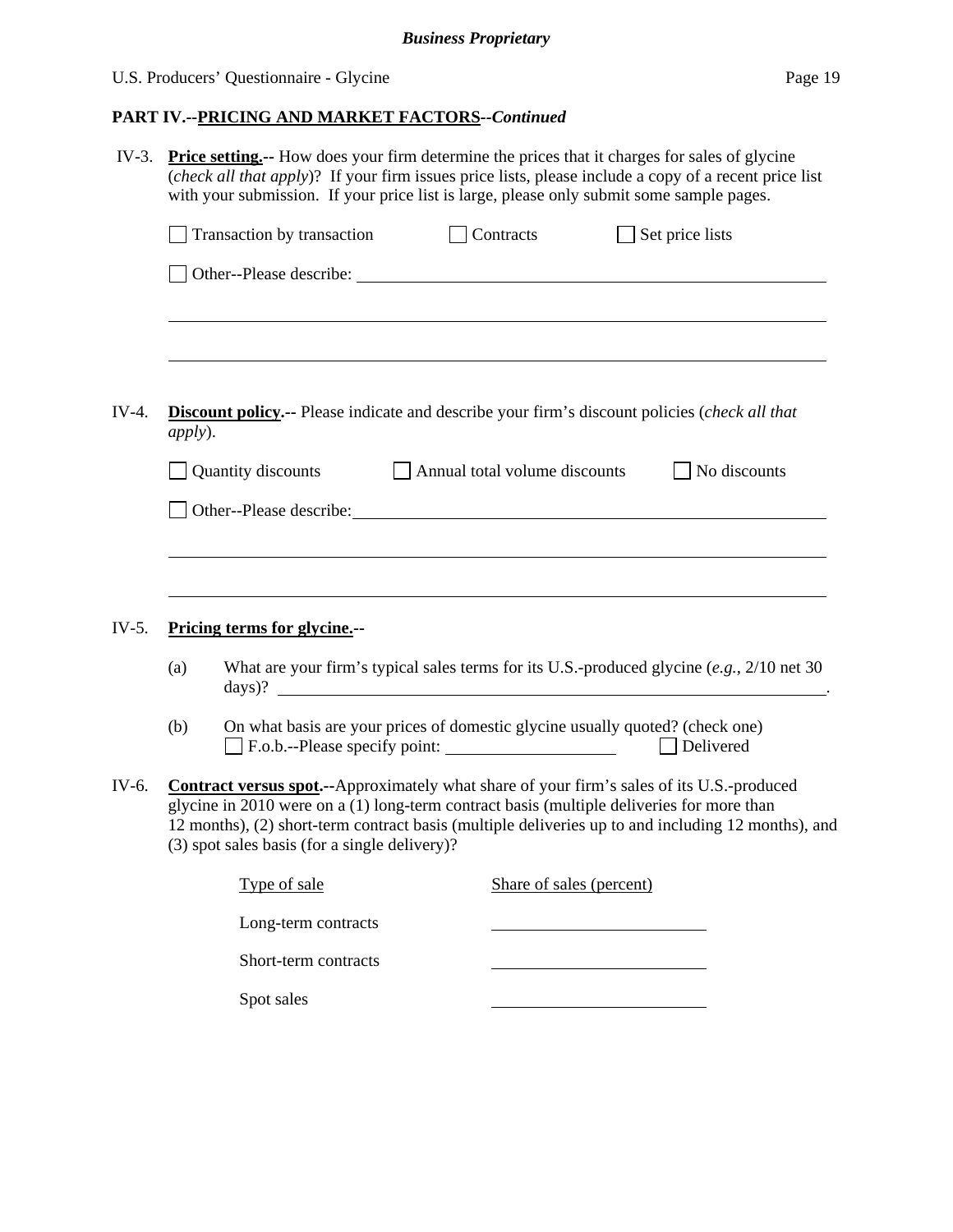| IV-7. |              | <b>Long-term contract provisions.</b> --If you sell on a long-term contract basis, please answer the<br>following questions with respect to provisions of a typical long-term contract.    |  |                                                                 |  |            |              |           |             |
|-------|--------------|--------------------------------------------------------------------------------------------------------------------------------------------------------------------------------------------|--|-----------------------------------------------------------------|--|------------|--------------|-----------|-------------|
|       | (a)          |                                                                                                                                                                                            |  |                                                                 |  |            |              |           |             |
|       | (b)          |                                                                                                                                                                                            |  | Can prices be renegotiated during the contract period?          |  | <b>Yes</b> |              | $\Box$ No |             |
|       | (c)          |                                                                                                                                                                                            |  | Does the contract fix quantity, price, or both? $\Box$ Quantity |  |            | $\Box$ Price |           | <b>Both</b> |
|       | (d)          |                                                                                                                                                                                            |  | Does the contract have a meet or release provision?             |  | $\Box$ Yes |              | $\Box$ No |             |
| IV-8. |              | <b>Short-term contract provisions.--</b> If you sell on a short-term contract basis, please answer the<br>following questions with respect to provisions of a typical short-term contract. |  |                                                                 |  |            |              |           |             |
|       | (a)          |                                                                                                                                                                                            |  | What is the average duration of a contract?                     |  |            |              |           |             |
|       | (b)          |                                                                                                                                                                                            |  | Can prices be renegotiated during the contract period?          |  | <b>Yes</b> |              | $ $ No    |             |
|       | (c)          |                                                                                                                                                                                            |  | Does the contract fix quantity, price, or both? $\Box$ Quantity |  |            | <b>Price</b> |           | <b>Both</b> |
|       | (d)          |                                                                                                                                                                                            |  | Does the contract have a meet or release provision?             |  | $\Box$ Yes |              | $\neg$ No |             |
| IV-9. |              | <b>Lead times.</b> --What is the average lead time between a customer's order and the date of delivery<br>for your firm's sales of your U.S.-produced glycine?                             |  |                                                                 |  |            |              |           |             |
|       |              | Source                                                                                                                                                                                     |  | Share of sales in 2010                                          |  |            |              | Lead time |             |
|       |              | From inventory                                                                                                                                                                             |  |                                                                 |  |            |              |           |             |
|       |              | Produced to order                                                                                                                                                                          |  |                                                                 |  |            |              |           |             |
|       | <b>Total</b> |                                                                                                                                                                                            |  | 100 %                                                           |  |            |              |           |             |
|       |              | IV-10. Shipping information.--                                                                                                                                                             |  |                                                                 |  |            |              |           |             |
|       |              | (a) What is the summarized noncentron of the total delivered seat of algebra that is                                                                                                       |  |                                                                 |  |            |              |           |             |

- (a) What is the approximate percentage of the total delivered cost of glycine that is accounted for by U.S. inland transportation costs? \_\_\_\_\_ percent.
- (b) Who generally arranges the transportation to your customers' locations? (check one)  $\Box$ your firm or  $\Box$  purchaser
- (c) What proportion of your sales are delivered within 100 miles of your production facility? percent. Within 101 to 1,000 miles? percent. Over 1,000 miles? percent.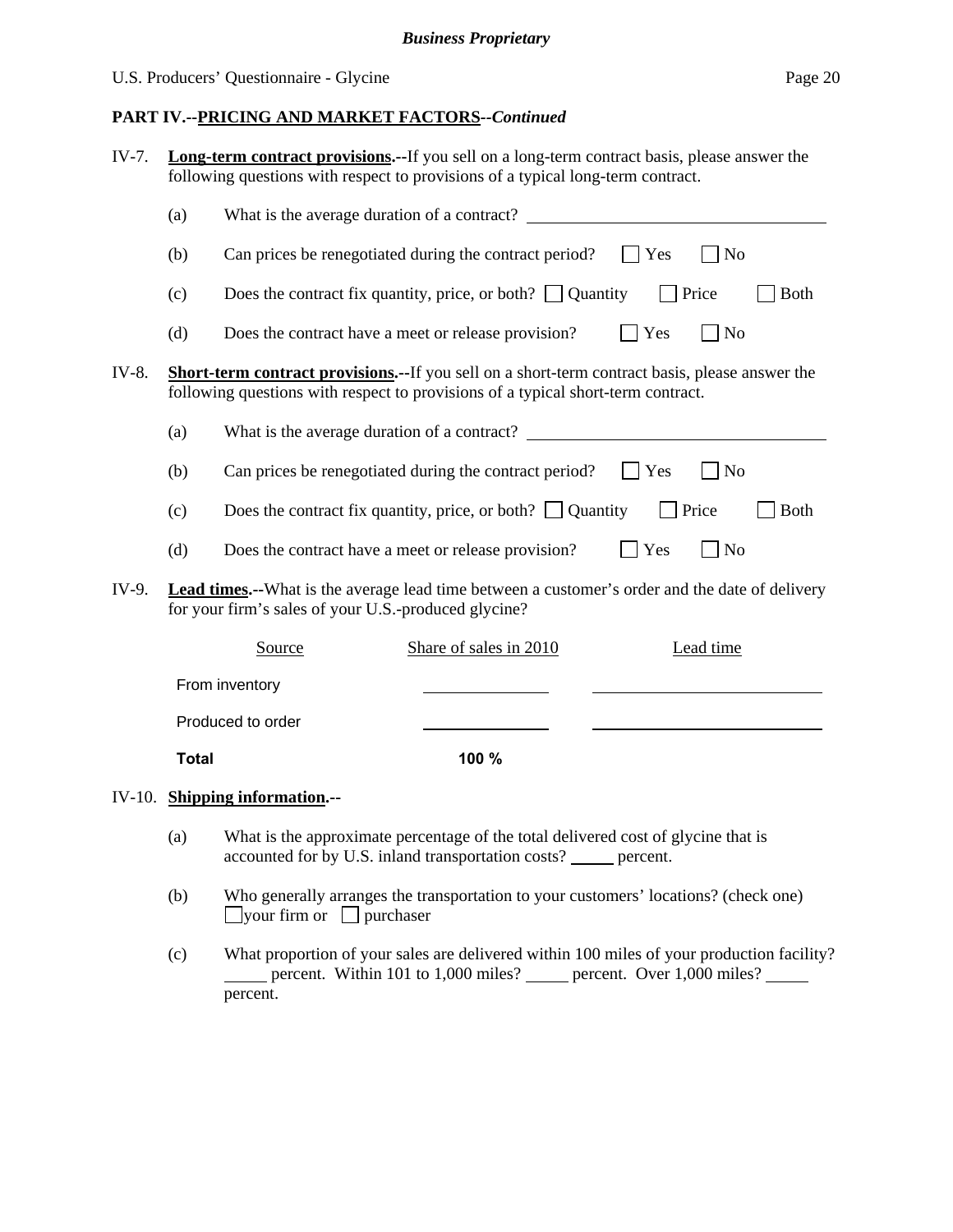IV-11. **Geographical shipments.--** What is the geographic market area in the United States served by your firm's glycine? (check all that apply)

| Geographic area                                                                                                         | $\sqrt{ }$ if applicable |
|-------------------------------------------------------------------------------------------------------------------------|--------------------------|
| <b>Northeast.</b> –CT, ME, MA, NH, NJ, NY, PA, RI, and VT.                                                              |                          |
| Midwest.-IL, IN, IA, KS, MI, MN, MO, NE, ND, OH, SD, and WI.                                                            |                          |
| <b>Southeast.–AL, DE, DC, FL, GA, KY, MD, MS, NC, SC, TN, VA, and WV.</b>                                               |                          |
| Central Southwest.-AR, LA, OK, and TX.                                                                                  |                          |
| <b>Mountains.-AZ, CO, ID, MT, NV, NM, UT, and WY.</b>                                                                   |                          |
| <b>Pacific Coast.–CA, OR, and WA.</b>                                                                                   |                          |
| <b>Other.</b> —All other markets in the United States not previously listed, including AK, HI,<br>PR, VI, among others. |                          |

- IV-12. **Changes in end uses.--**Have there been any changes in the end uses of glycine since 2005?
	- $\neg$  No  $\neg$  Yes--Please describe.

 $\overline{a}$ 

 $\overline{a}$ 

 $\overline{a}$ 

- IV-13. **Anticipated changes in end uses.--**Do you anticipate any changes in terms of the end uses of glycine in the future?
	- $\Box$  No  $\Box$  Yes--Please describe and identify the time period
- IV-14. **Pharmaceutical grade glycine.**—Please describe and comment on the market for pharmaceutical grade glycine. How is it different from the market for USP grade glycine? What are the barriers to entry into this market? What is the role of government regulation in setting production standards?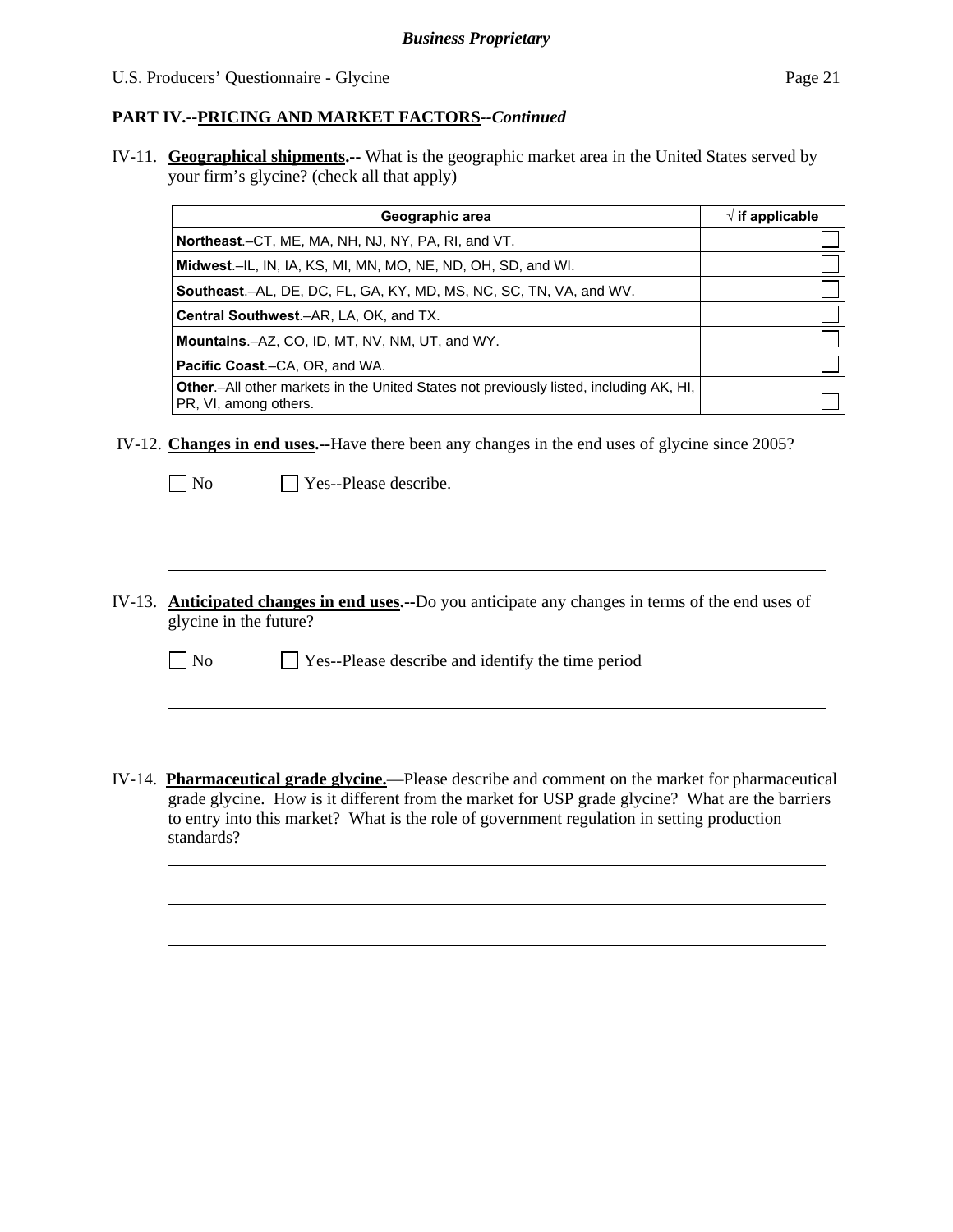## U.S. Producers' Questionnaire - Glycine Page 22

### **PART IV.--PRICING AND MARKET FACTORS***--Continued*

IV-15 **Substitutes.—**Are there any nonsubject products that may be substituted for glycine**?**

| N <sub>o</sub> | $\Box$ Yes—Please fill in the following table. |
|----------------|------------------------------------------------|
|----------------|------------------------------------------------|

| <b>Substitute</b><br>product | <b>Description of</b><br>applications and end<br>uses in which this<br>substitute can be used | Have changes in the prices of this substitute affected<br>the price of glycine since January 1, 2005?<br>Please explain. |  |
|------------------------------|-----------------------------------------------------------------------------------------------|--------------------------------------------------------------------------------------------------------------------------|--|
|                              |                                                                                               | No<br>Yes                                                                                                                |  |
| 2.                           |                                                                                               | ] No<br>Yes                                                                                                              |  |
| 3.                           |                                                                                               | N <sub>o</sub><br>Yes                                                                                                    |  |

IV-16. **Changes in substitutes.--**Have there been any changes in the number or types of products that can be substituted for glycine since 2005?

| $\Box$ No | $\Box$ Yes--Please explain. |
|-----------|-----------------------------|
|-----------|-----------------------------|

IV-17. **Anticipated changes in substitutes.--**Do you anticipate any changes in terms of the substitutability of other products for glycine in the future?

 $\overline{a}$ 

 $\overline{a}$ 

No  $\Box$  Yes--Please describe.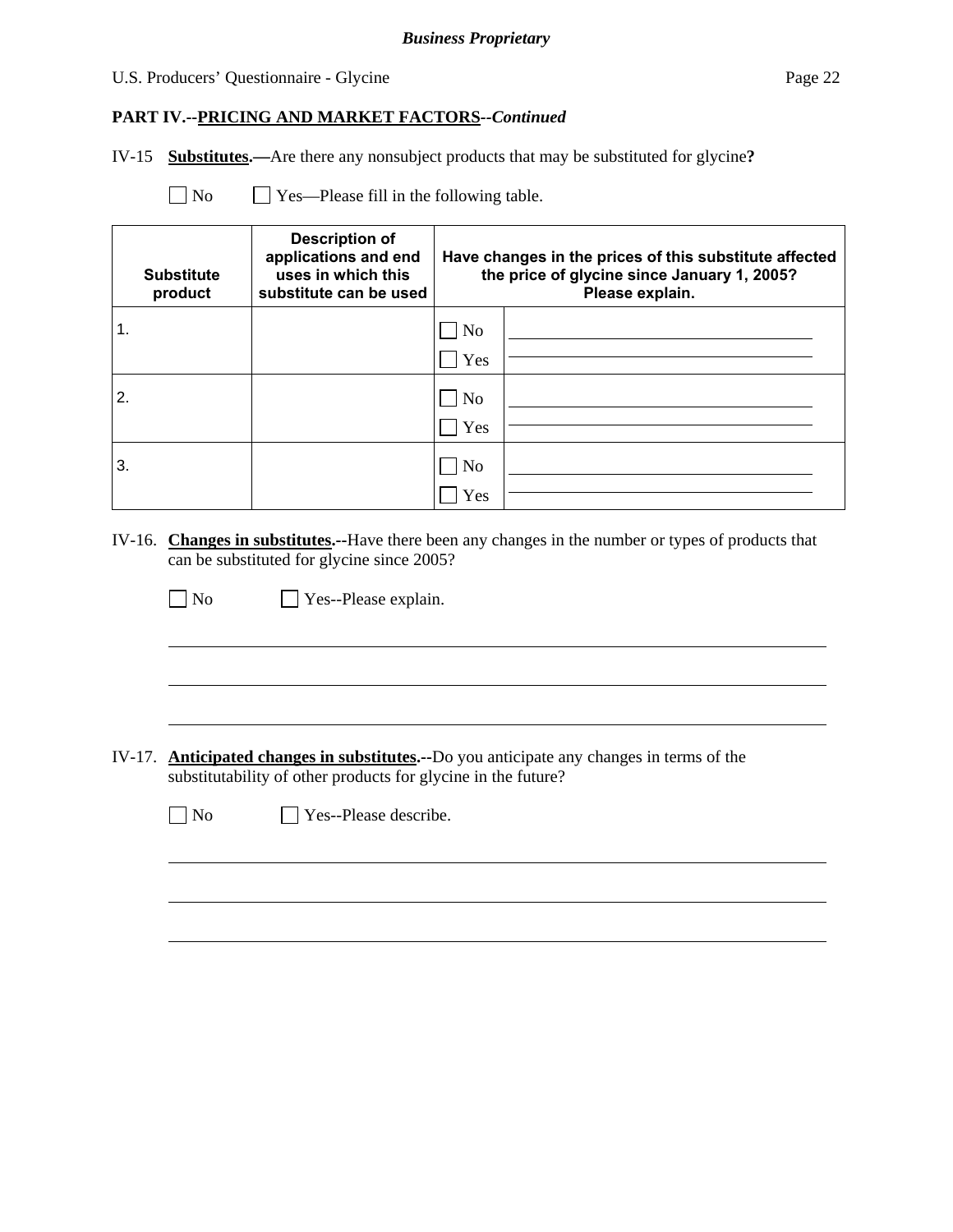## IV-18. **Raw materials.—**

|        | (a)                                                         | To what extent have changes in the prices of raw materials affected your firm's selling<br>prices for glycine since 2005?                                                                                                                                                                                                                                                                                                       |  |  |  |
|--------|-------------------------------------------------------------|---------------------------------------------------------------------------------------------------------------------------------------------------------------------------------------------------------------------------------------------------------------------------------------------------------------------------------------------------------------------------------------------------------------------------------|--|--|--|
|        | (b)                                                         | Do you anticipated changes in your raw material costs in the foreseeable future?                                                                                                                                                                                                                                                                                                                                                |  |  |  |
|        |                                                             | $\overline{N}$<br>Yes--Please explain.                                                                                                                                                                                                                                                                                                                                                                                          |  |  |  |
| IV-19. |                                                             | <b>Changes in factors affecting supply.</b> --Have any changes occurred in any other factors affecting<br>supply (e.g., changes in availability or prices of energy or labor; transportation conditions;<br>production capacity and/or methods of production; technology; export markets; or alternative<br>production opportunities) that affected the availability of U.S.-produced glycine in the U.S.<br>market since 2005? |  |  |  |
|        | No                                                          | Yes--Please note the time period(s) of any such changes, the factors(s)<br>involved, and the impact such changes had on your shipment volumes<br>and prices.                                                                                                                                                                                                                                                                    |  |  |  |
|        |                                                             | IV-20. Availability of supply (U.S.-produced).--                                                                                                                                                                                                                                                                                                                                                                                |  |  |  |
|        | (a)                                                         | Do you anticipate any changes in terms of the availability of U.S.-produced glycine in the<br>U.S. market in the future?                                                                                                                                                                                                                                                                                                        |  |  |  |
|        |                                                             | No change<br>Increase<br>Decrease                                                                                                                                                                                                                                                                                                                                                                                               |  |  |  |
|        | If you anticipate changes in supply, please explain.<br>(b) |                                                                                                                                                                                                                                                                                                                                                                                                                                 |  |  |  |
|        |                                                             |                                                                                                                                                                                                                                                                                                                                                                                                                                 |  |  |  |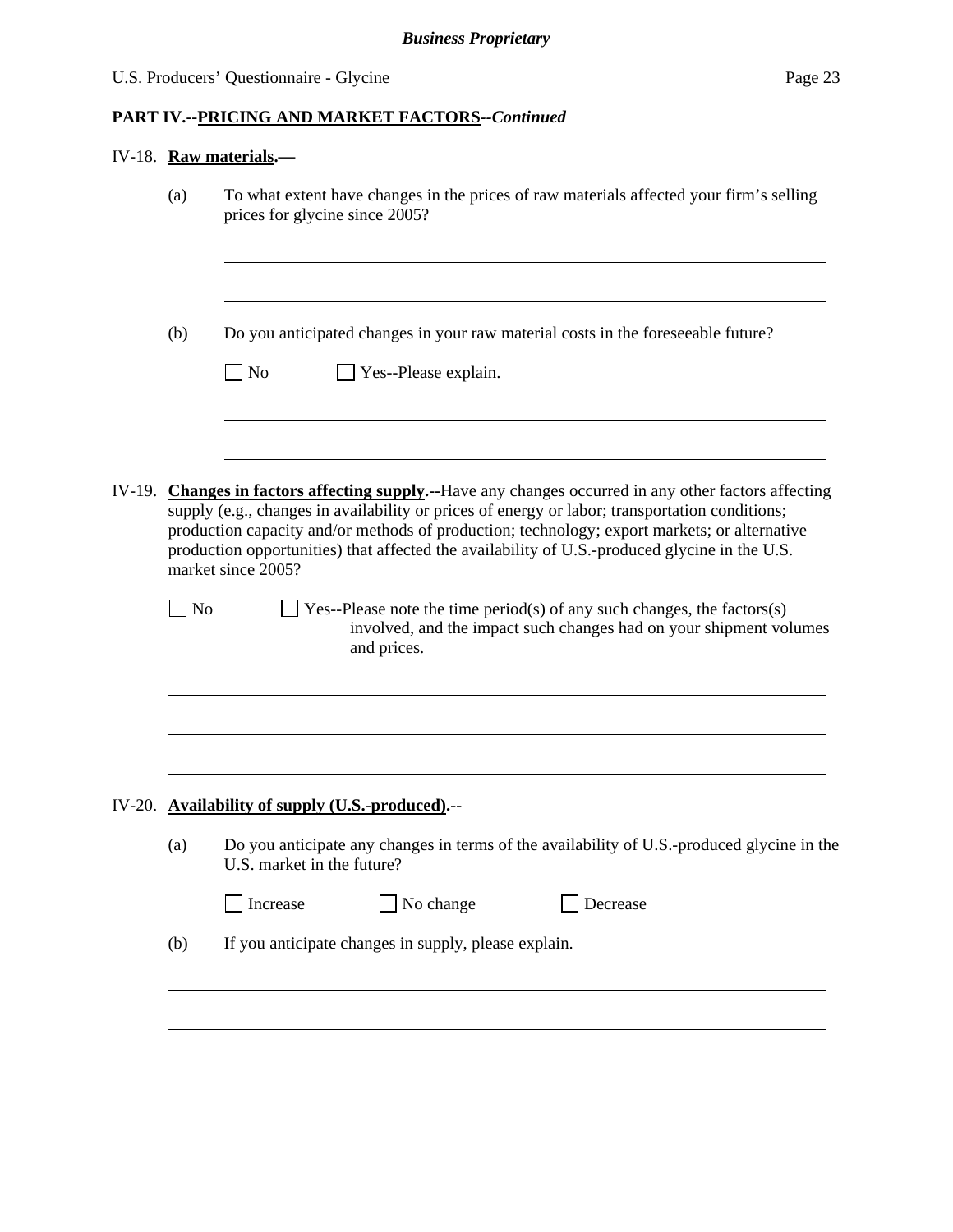## U.S. Producers' Questionnaire - Glycine Page 24

# **PART IV.--PRICING AND MARKET FACTORS***--Continued*

| IV-21. Availability of supply (nonsubject).--Has the availability of NONSUBJECT glycine (i.e.,<br>glycine imported from countries other than China) changed since 2005? |                                                                                                                                                                                                                             |  |  |  |  |
|-------------------------------------------------------------------------------------------------------------------------------------------------------------------------|-----------------------------------------------------------------------------------------------------------------------------------------------------------------------------------------------------------------------------|--|--|--|--|
|                                                                                                                                                                         | $\Box$ No<br>$\Box$ Yes--Please explain.                                                                                                                                                                                    |  |  |  |  |
|                                                                                                                                                                         |                                                                                                                                                                                                                             |  |  |  |  |
|                                                                                                                                                                         |                                                                                                                                                                                                                             |  |  |  |  |
|                                                                                                                                                                         | IV-22. Export constraints.--Can your firm shift its sales of glycine between the U.S. market and<br>alternative country markets?                                                                                            |  |  |  |  |
|                                                                                                                                                                         | $\Box$ No<br><b>Yes</b>                                                                                                                                                                                                     |  |  |  |  |
|                                                                                                                                                                         | Please describe any contracts, other sales arrangements, or other constraints that would prevent or<br>retard your firm from shifting glycine between the U.S. and alternative country markets within a<br>12-month period. |  |  |  |  |
|                                                                                                                                                                         |                                                                                                                                                                                                                             |  |  |  |  |
|                                                                                                                                                                         |                                                                                                                                                                                                                             |  |  |  |  |
|                                                                                                                                                                         | IV-23. Product changes.--Have there been any significant changes in the product range, product mix, or<br>marketing of glycine since 2005?                                                                                  |  |  |  |  |
|                                                                                                                                                                         | $\rfloor$ No<br>Yes--Please describe and quantify if possible for each grade of glycine for<br>which you are answering "Yes."                                                                                               |  |  |  |  |
|                                                                                                                                                                         |                                                                                                                                                                                                                             |  |  |  |  |
|                                                                                                                                                                         |                                                                                                                                                                                                                             |  |  |  |  |
|                                                                                                                                                                         | IV-24. <b>Anticipated product changes.</b> --Do you anticipate any changes in terms of the product range,<br>product mix, or marketing of glycine in the future?                                                            |  |  |  |  |
|                                                                                                                                                                         | $\exists$ No<br>Yes--Please identify, including the time period.                                                                                                                                                            |  |  |  |  |
|                                                                                                                                                                         |                                                                                                                                                                                                                             |  |  |  |  |
|                                                                                                                                                                         |                                                                                                                                                                                                                             |  |  |  |  |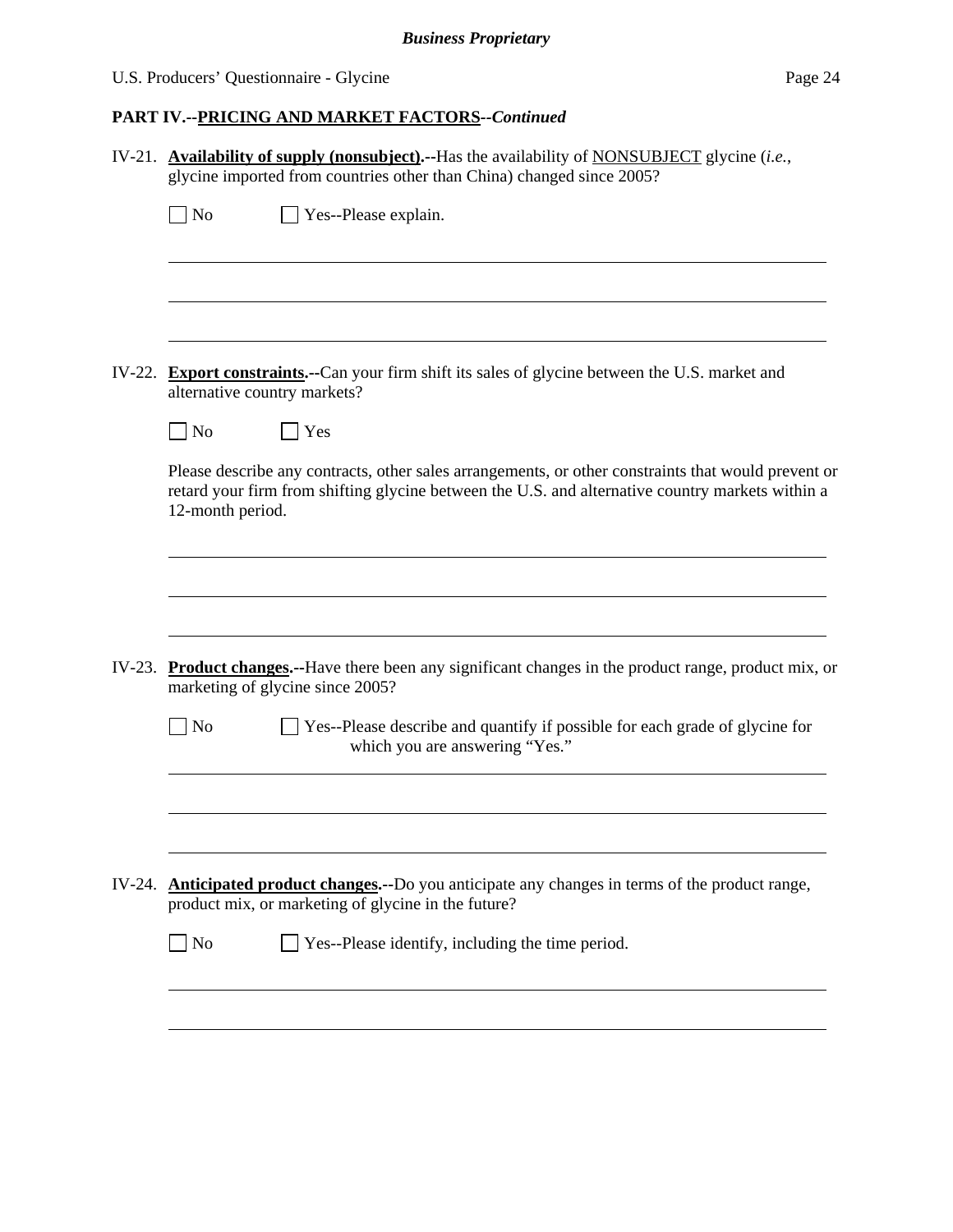## IV-25. **Demand trends.--**

| (a) |                                                                                                                                                              | What principal factors affect changes in demand?                                                                                                       |           | How has the demand within the United States for glycine changed since January 1, 2005? |  |
|-----|--------------------------------------------------------------------------------------------------------------------------------------------------------------|--------------------------------------------------------------------------------------------------------------------------------------------------------|-----------|----------------------------------------------------------------------------------------|--|
|     | Increased                                                                                                                                                    | No Change                                                                                                                                              | Decreased | Fluctuated                                                                             |  |
|     |                                                                                                                                                              |                                                                                                                                                        |           |                                                                                        |  |
| (b) |                                                                                                                                                              | How has the demand outside the United States (if known) for glycine changed since<br>January 1, 2005? What principal factors affect changes in demand? |           |                                                                                        |  |
|     | Increased                                                                                                                                                    | No Change                                                                                                                                              | Decreased | Fluctuated                                                                             |  |
|     |                                                                                                                                                              |                                                                                                                                                        |           |                                                                                        |  |
|     | IV-26. Anticipated demand trends.-                                                                                                                           |                                                                                                                                                        |           |                                                                                        |  |
| (a) | How do you anticipate demand will change within the United States for glycine in the<br>future? What principal factors will affect these changes in demand?  |                                                                                                                                                        |           |                                                                                        |  |
|     | Increase                                                                                                                                                     | No Change                                                                                                                                              | Decrease  | Fluctuate                                                                              |  |
|     |                                                                                                                                                              |                                                                                                                                                        |           |                                                                                        |  |
|     |                                                                                                                                                              |                                                                                                                                                        |           |                                                                                        |  |
| (b) | How do you anticipate demand will change outside the United States for glycine in the<br>future? What principal factors will affect these changes in demand? |                                                                                                                                                        |           |                                                                                        |  |
|     | Increase                                                                                                                                                     | No Change                                                                                                                                              | Decrease  | Fluctuate                                                                              |  |
|     |                                                                                                                                                              |                                                                                                                                                        |           |                                                                                        |  |
|     |                                                                                                                                                              |                                                                                                                                                        |           |                                                                                        |  |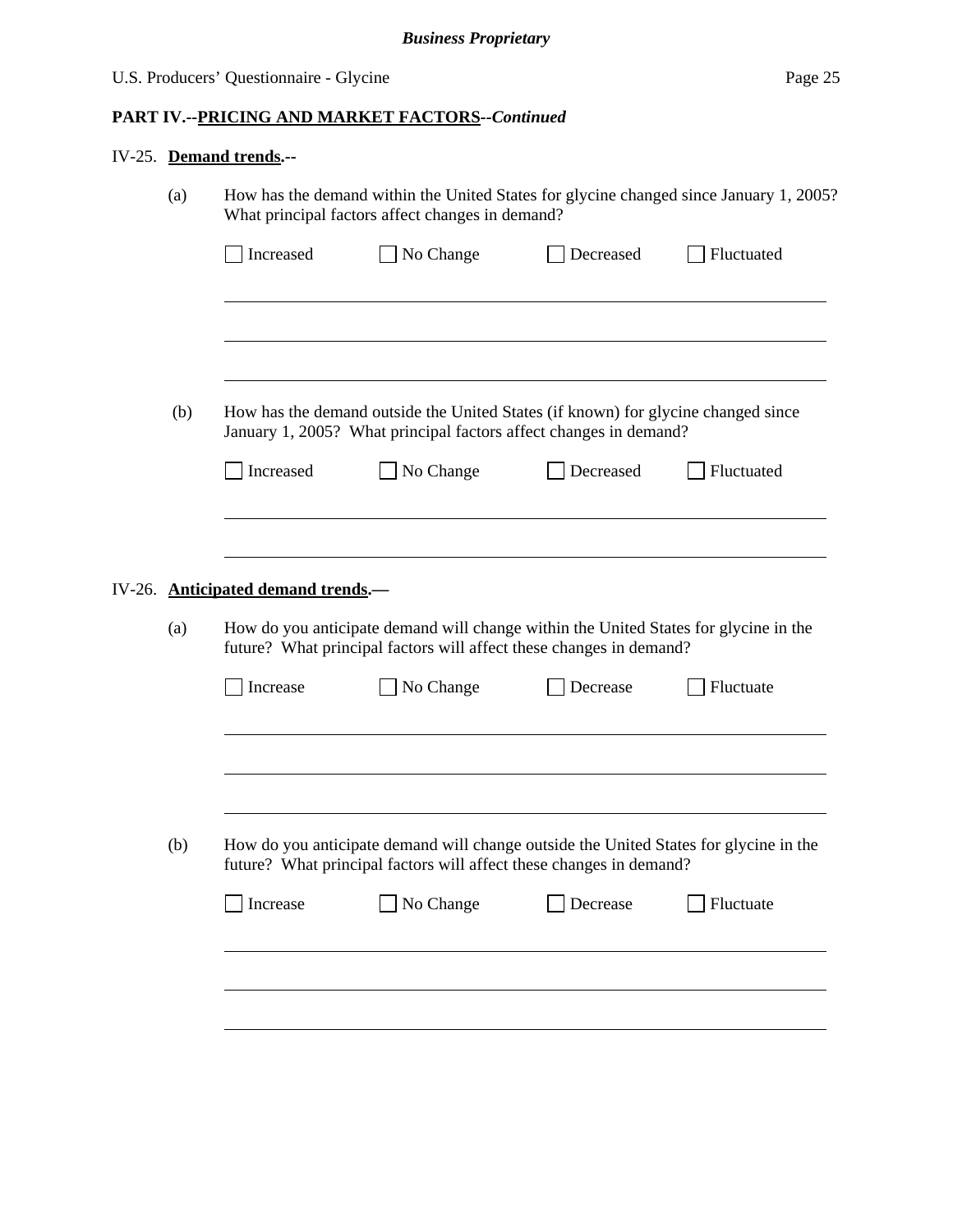| $IV-27$ .                                                                                                                                                                                                                                                                                                                                                                                                                                                                                                                                                             | <b>Conditions of competition.--</b> |                                                                                                                                                                                                 |  |  |  |  |
|-----------------------------------------------------------------------------------------------------------------------------------------------------------------------------------------------------------------------------------------------------------------------------------------------------------------------------------------------------------------------------------------------------------------------------------------------------------------------------------------------------------------------------------------------------------------------|-------------------------------------|-------------------------------------------------------------------------------------------------------------------------------------------------------------------------------------------------|--|--|--|--|
|                                                                                                                                                                                                                                                                                                                                                                                                                                                                                                                                                                       | (a)                                 | Is the glycine market subject to business cycles or conditions of competition other than<br>the changes in the overall economy?                                                                 |  |  |  |  |
|                                                                                                                                                                                                                                                                                                                                                                                                                                                                                                                                                                       |                                     | No<br>Yes--Please explain and estimate the duration of any such cycle.                                                                                                                          |  |  |  |  |
|                                                                                                                                                                                                                                                                                                                                                                                                                                                                                                                                                                       | (b)                                 | Have the business cycles or conditions of competition for glycine changed since 2005?<br>$\Box$ No<br>Yes--Please explain any such changes.                                                     |  |  |  |  |
|                                                                                                                                                                                                                                                                                                                                                                                                                                                                                                                                                                       |                                     |                                                                                                                                                                                                 |  |  |  |  |
| IV-28. Supply constraints.-Has your firm refused, declined, or been unable to supply glycine since<br>January 1, 2005? (Examples include placing customers on allocation or "controlled order entry,"<br>declining to accept new customers or renew existing customers, delivering less than the quantity<br>promised, unable to meet timely shipment commitments, etc.).<br>No<br>Yes-- Please note and document the time period(s) (i.e., month and year), the<br>customer involved, the amount and type of product involved; and the<br>reason for the allocation. |                                     |                                                                                                                                                                                                 |  |  |  |  |
|                                                                                                                                                                                                                                                                                                                                                                                                                                                                                                                                                                       |                                     |                                                                                                                                                                                                 |  |  |  |  |
|                                                                                                                                                                                                                                                                                                                                                                                                                                                                                                                                                                       |                                     |                                                                                                                                                                                                 |  |  |  |  |
|                                                                                                                                                                                                                                                                                                                                                                                                                                                                                                                                                                       | comparisons.                        | IV-29. Price comparisons.—How do the market prices of glycine in the U.S. compare with non-U.S.<br>markets, if known? Provide specific information as to time periods and regions for any price |  |  |  |  |
|                                                                                                                                                                                                                                                                                                                                                                                                                                                                                                                                                                       |                                     | U.S. market prices are higher<br>Market price is the same<br>U.S. market prices are lower                                                                                                       |  |  |  |  |
|                                                                                                                                                                                                                                                                                                                                                                                                                                                                                                                                                                       |                                     |                                                                                                                                                                                                 |  |  |  |  |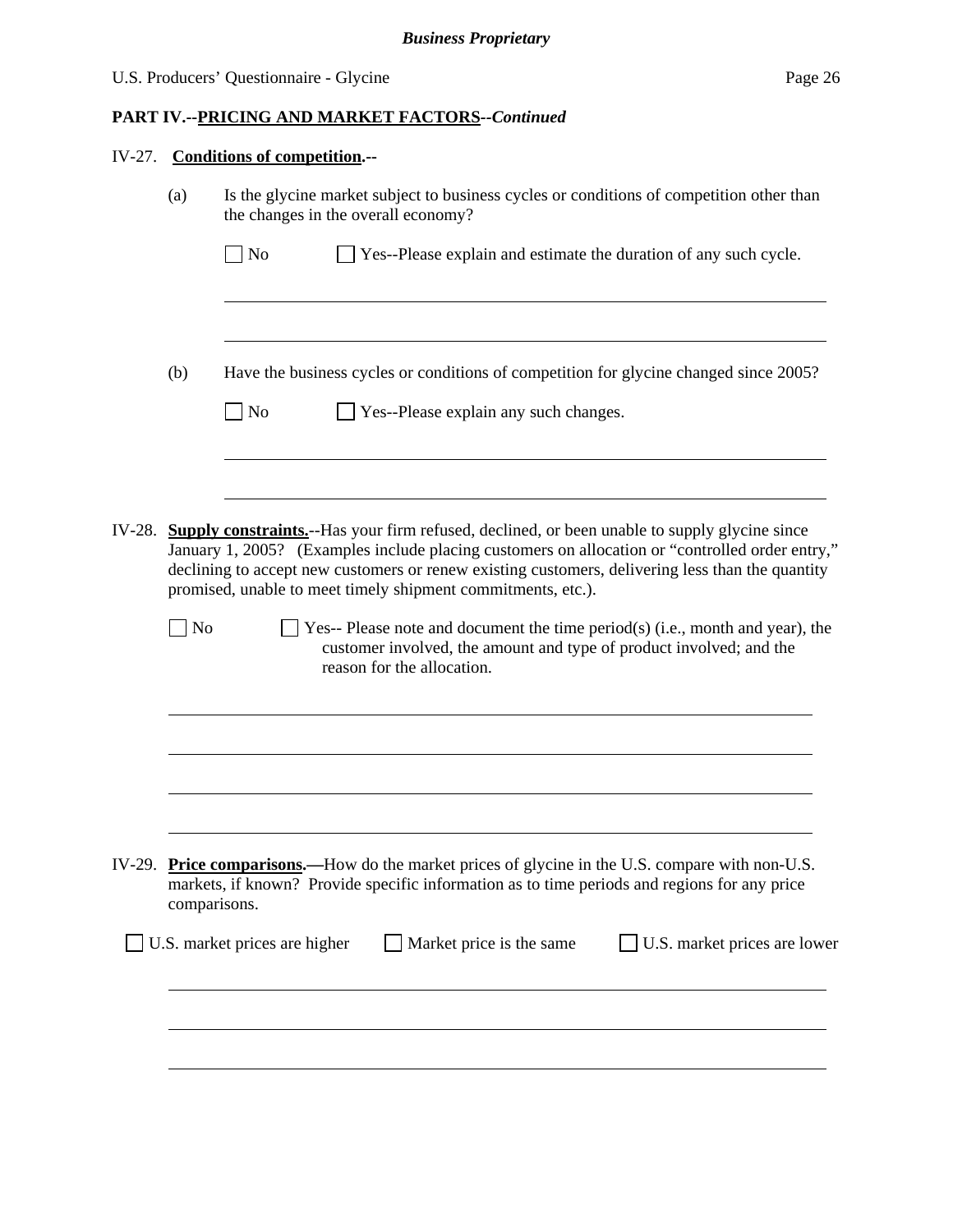l

## **PART IV.--PRICING AND MARKET FACTORS***--Continued*

- IV-30. **Market studies.--**Please provide as a separate attachment to this request any studies, surveys, etc. that you are aware of that quantify and/or otherwise discuss glycine supply (including production capacity and capacity utilization) and demand in (1) the United States, (2) each of the other major producing/consuming countries, including China, and (3) the world as a whole. Of particular interest is such data from 2005 to the present and forecasts for the future.
- IV-31. **Barriers to trade.--**Are your exports of glycine subject to any tariff or non-tariff barriers to trade in other countries?
	- No Ses--Please list the countries and describe any such barriers and any significant changes in such barriers that have occurred since 2005, or that are expected to occur in the future.
- IV-32. **Interchangeability.--**Is glycine produced in the United States and in other countries interchangeable (*i.e.*, can they physically be used in the same applications)? Please indicate below, using "A" to indicate that the products from a specified country-pair are *always* interchangeable, "F" to indicate that the products are *frequently* interchangeable, "S" to indicate that the products are *sometimes* interchangeable, "N" to indicate that the products are *never* interchangeable, and "0" to indicate *no familiarity* with products from a specified country-pair.<sup>1</sup>

| Country-pair         | China                                                                                                                                                                     | Other countries |  |  |  |  |  |
|----------------------|---------------------------------------------------------------------------------------------------------------------------------------------------------------------------|-----------------|--|--|--|--|--|
| <b>United States</b> |                                                                                                                                                                           |                 |  |  |  |  |  |
| China                |                                                                                                                                                                           |                 |  |  |  |  |  |
|                      | <sup>1</sup> For any country-pair producing glycine that is sometimes or never interchangeable, please explain<br>the factors that limit or preclude interchangeable use: |                 |  |  |  |  |  |
|                      |                                                                                                                                                                           |                 |  |  |  |  |  |
|                      |                                                                                                                                                                           |                 |  |  |  |  |  |
|                      |                                                                                                                                                                           |                 |  |  |  |  |  |
|                      |                                                                                                                                                                           |                 |  |  |  |  |  |
|                      |                                                                                                                                                                           |                 |  |  |  |  |  |
|                      |                                                                                                                                                                           |                 |  |  |  |  |  |
|                      |                                                                                                                                                                           |                 |  |  |  |  |  |